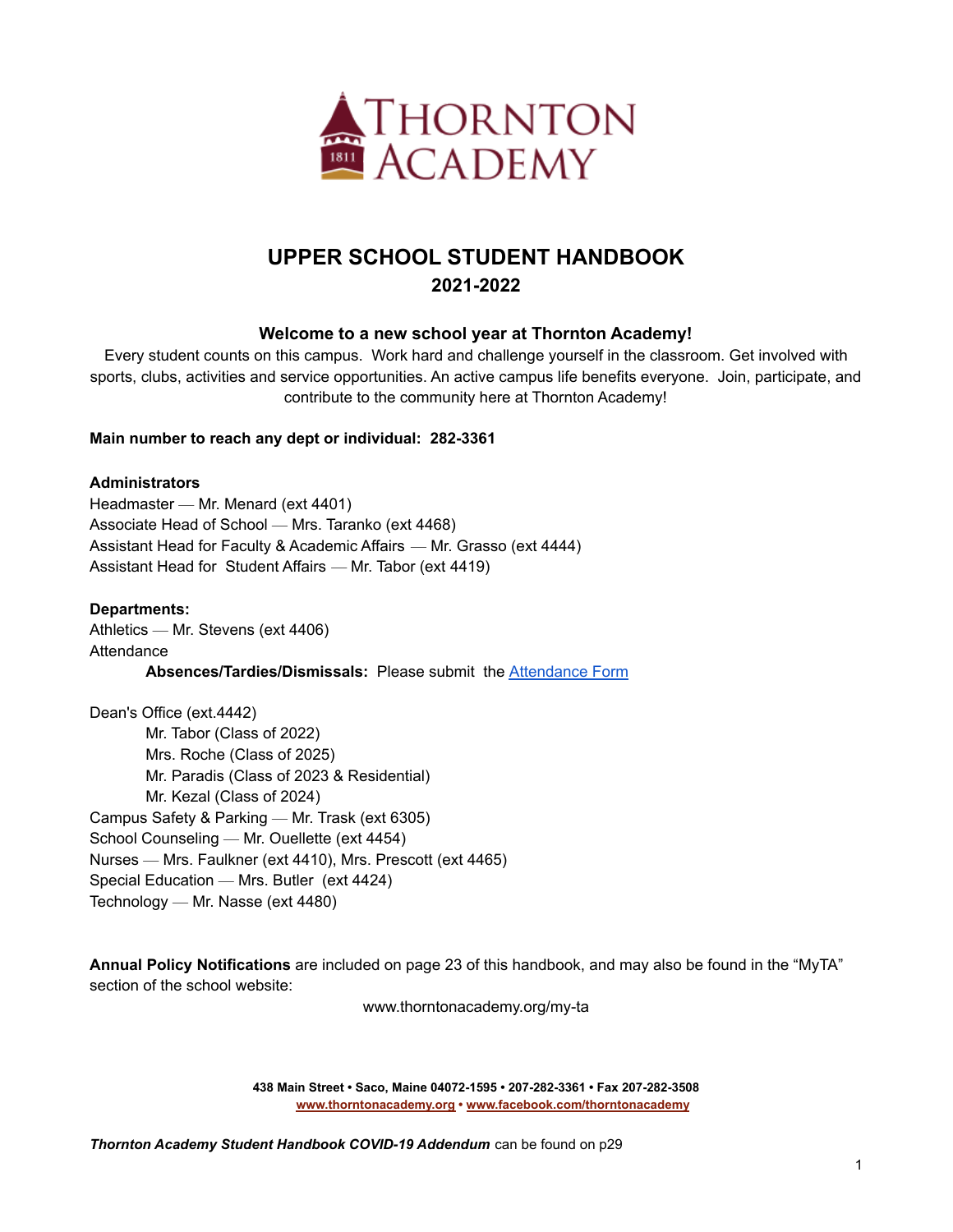## **CONTENTS: Upper School Student Handbook 2020-2021**

| <b>School Mission and Pillars</b>                                         | $\mathbf{3}$ |
|---------------------------------------------------------------------------|--------------|
| <b>School Policies</b>                                                    | 4            |
| <b>School Attendance</b>                                                  | 4            |
| <b>Behavior Expectations</b>                                              | 6            |
| <b>Academic Matters</b>                                                   | 14           |
| <b>Extracurricular Activities</b>                                         | 20           |
| <b>Athletics</b>                                                          | 21           |
| <b>Health/Nurses</b>                                                      | 22           |
| Additional Student Life Information (including the Campus Parking Policy) | 23           |
| <b>Thornton Academy Alma Mater</b>                                        | 28           |
| Thornton Academy Student Handbook COVID-19 Addendum                       | 29           |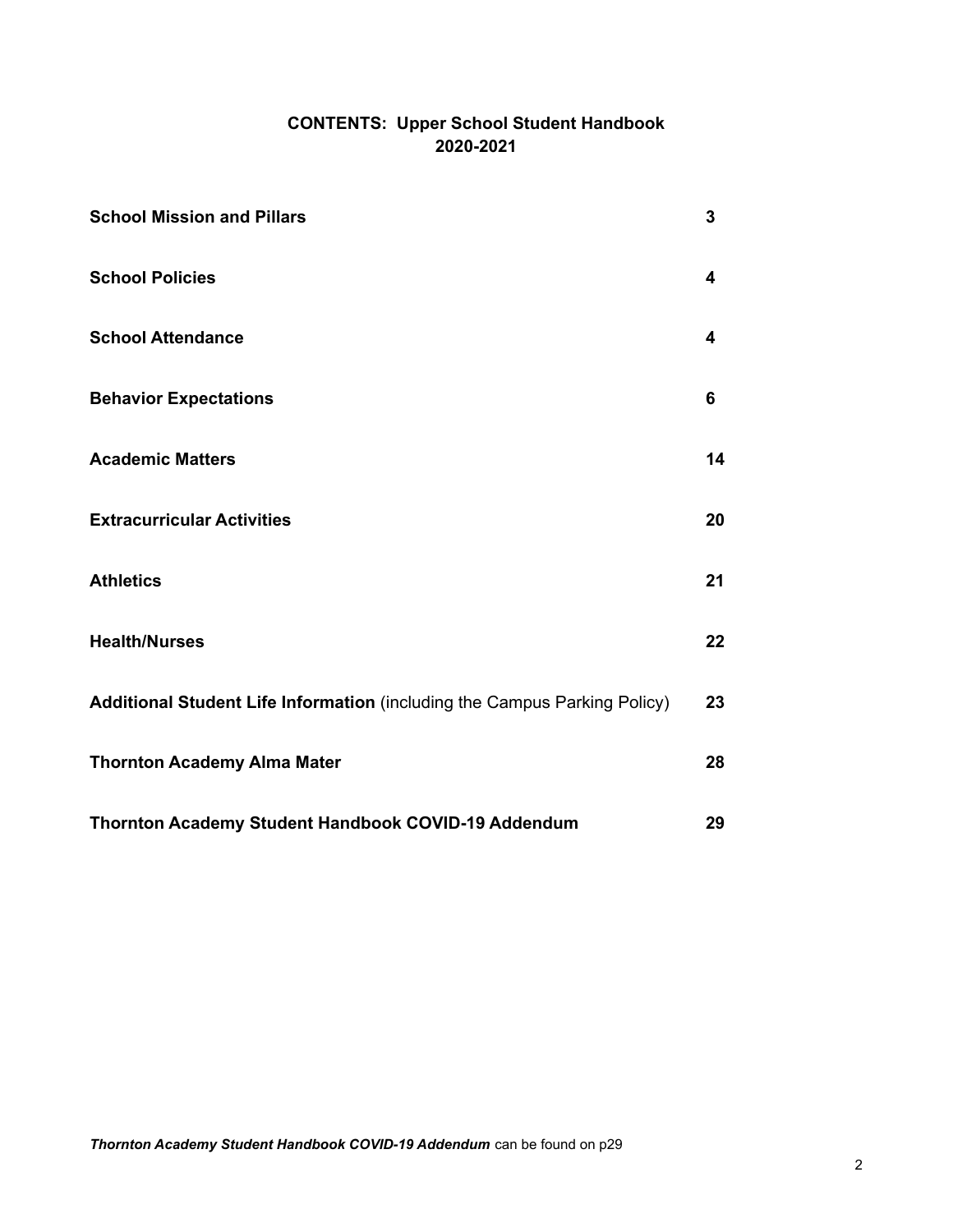## **THORNTON ACADEMY: Statement of Mission**

## **Thornton Academy prepares students for a changing world, challenging all to learn, grow, innovate and succeed.**

Founded in 1811, Thornton Academy is an independent school that develops 6-12<sup>th</sup> grade learners who are respectful, responsible, compassionate, and invested. Our community takes pride in carrying on our strong sense of tradition. Our co-educational, non-sectarian institution supports diverse ideas, cultures, and dreams and engages local, regional, and global perspectives.

Thornton Academy's commitment to excellence encourages students to flourish; the breadth of the academic program is tailored to the needs of our diverse student population. Comprehensive offerings in athletics, arts, and extracurricular activities inspire students to pursue their passions on our stunning and historic campus.

## **The Four Pillars of Community Life**

The Thornton Academy Pillars are the core values and guiding principles that enhance our shared experiences, informing our actions and attitudes.

## **RESPECT**

Respect defines treatment of one's self and others. We recognize differences among members of our community, act with character and integrity, and are aware of how our actions impact others. To honor our surrounding environment, we are polite, humble, proud, and appreciative.

#### **RESPONSIBILITY**

We show responsibility by embracing individual ownership of behaviors and choices, making informed decisions and demonstrating maturity, accountability, preparedness, timeliness, integrity, and purpose.

#### **COMPASSION**

Compassionate individuals know how to relate to and understand the opinions and experiences of others. We improve the quality of our school community by showing thoughtfulness and gratitude as we encounter new perspectives. We foster our growth and relevance through connection, acceptance and celebration of differences.

#### **INVESTMENT**

Investment involves the act of being aware of one's actions, setting appropriate goals, and consistently assessing our progress. Investment takes many forms, but the best practitioners are engaged, committed, persistent, caring, energetic and willing to take risks. By being invested in our school, our time and efforts are valued by all.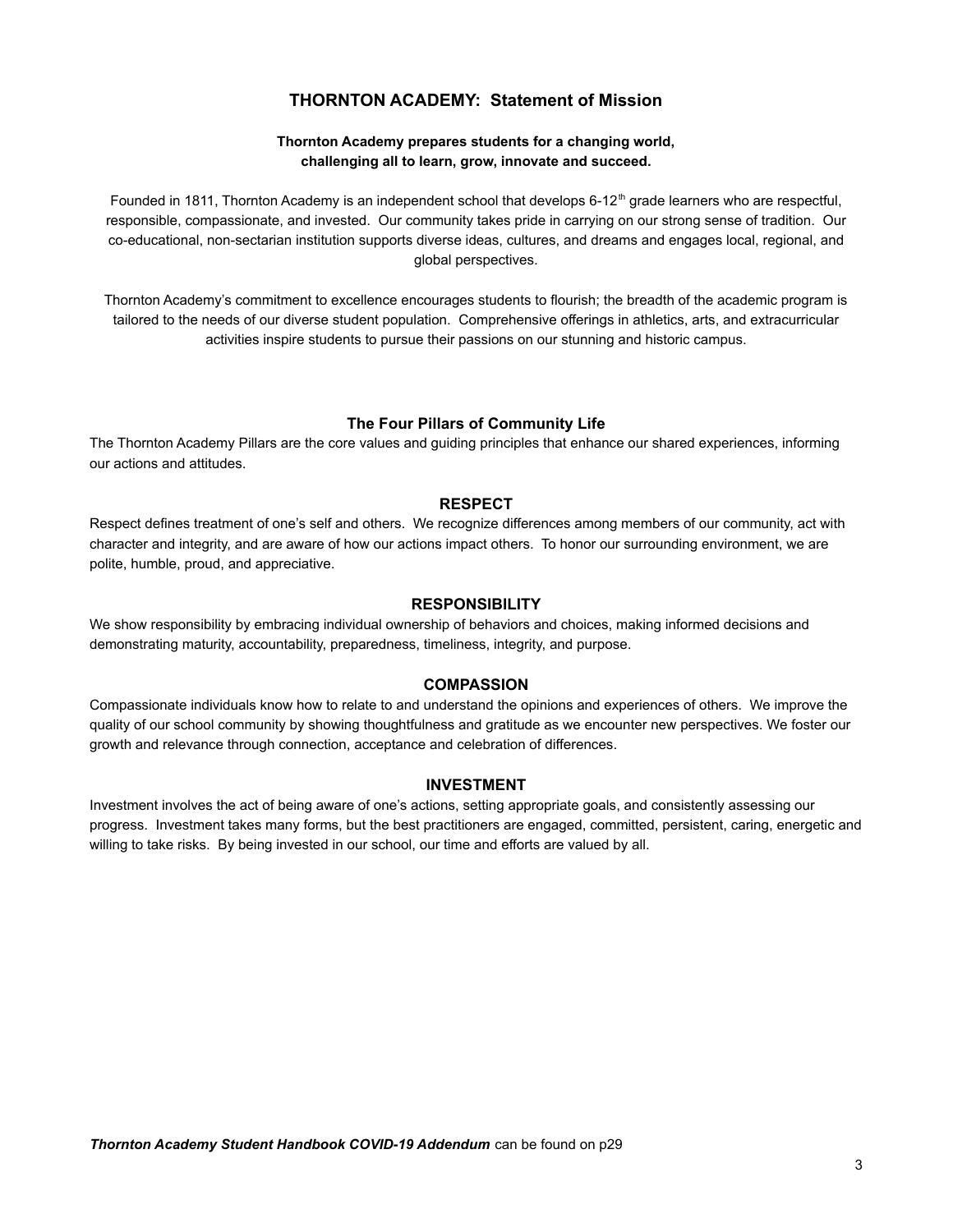## **SCHOOL POLICIES**

The policies in this student handbook represent the current student policies at the time of posting. Changes may occur during the school year. Up-to-date information may be found in the "MyTA" section of the school website:

[www.thorntonacademy.org/my-ta](http://www.thorntonacademy.org/my-ta)

## **SCHOOL ATTENDANCE**

**Consistent attendance is essential in order for students to find academic success and earn credits steadily toward graduation.** Classroom instruction and discussions are vital parts of every course that cannot be re-created and should not be missed, making regular attendance crucial to learning. As adults, good attendance at work will also be expected and required. Parents are asked to partner with teachers by ensuring their students' daily attendance. All students are expected to arrive at school on time and attend all assigned classes every day.

Attendance will be taken on a regular basis. Students who do not attend in person or remotely for the class will be listed as absent. If a student will be absent for the day, a parent/guardian must email or call the attendance office as they have before.

## **ATTENDANCE POLICY**

**School begins at 8:30 a.m.** Daily attendance is noted on student report cards.

#### **Non Bus Student Arrival**

- The campus will open 30 minutes before the start of the school day and close 15 minutes after block 4 ends.
- Student Drop off
	- Students should arrive on campus no earlier than 30 minutes from the start of the school day..
	- Students may be dropped off in the front of the school, or either student parking lot.
		- Student drop offs should not take place in the bus loop.
- Student Pick up
	- Students should be picked up no later than 15 minutes after the school day.
	- Students may be picked up in the front of the school, or either student parking lot.
		- Student drop offs should not take place in the bus loop.

#### **For any absences, tardy or dismissal from class**

- A parent/guardian MUST complete the [Attendance Form](https://docs.google.com/forms/d/e/1FAIpQLScZpDDWC3rB3KDpSu_VwixvFDCK6MHE_e8gffs9oFqZz6HieA/viewform)
- In order for an absence to be excused, it must fall under one of the Academy's definitions of excused absences:
	- Personal Illness
	- $\circ$  An appointment with a health professional that must be made during the regular school day
	- Observance of a recognized religious holiday when the observance is required during the regular school day
	- A family emergency
	- A planned absence for a personal or educational purpose that has been approved in advance through the Dean's Office.
- Unexcused absences will result in a grade of 0% for the day and may result in additional consequences such as detentions.

#### **When a Student Is Tardy**

- Submissions must be placed by using the [Attendance](https://docs.google.com/forms/d/e/1FAIpQLScZpDDWC3rB3KDpSu_VwixvFDCK6MHE_e8gffs9oFqZz6HieA/viewform) Form before the student arrives at school.
	- Tardies exceeding 50% of the block count as an absence from the class, and count towards a student's absenteeism count.

## **When a Student Is Absent**

Absences must be submitted using the [Attendance Form](https://docs.google.com/forms/d/e/1FAIpQLScZpDDWC3rB3KDpSu_VwixvFDCK6MHE_e8gffs9oFqZz6HieA/viewform) by 12pm (noon) the day of the absence. If notification is not received, the student will be listed as "absent unexcused".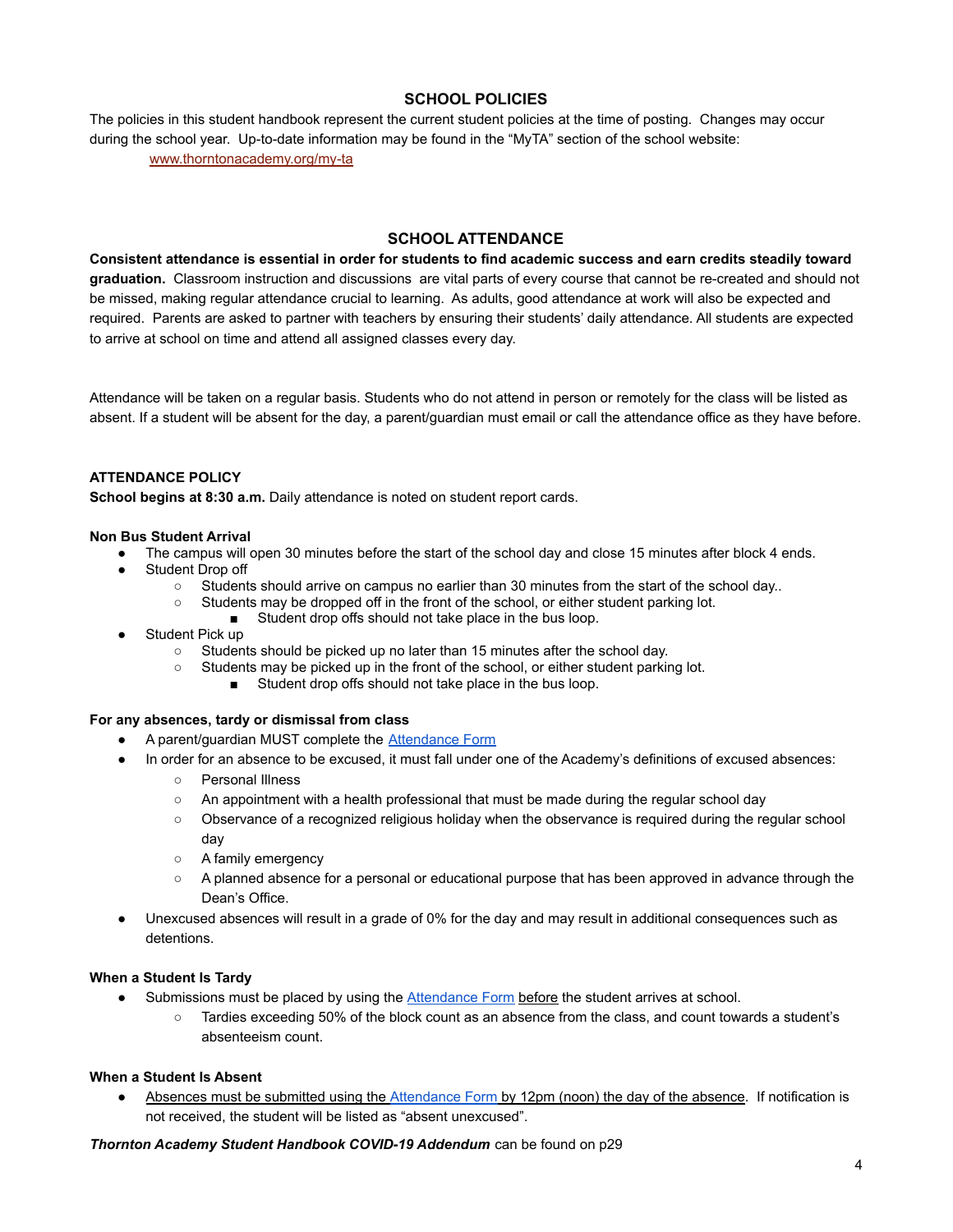● No corrections will be made after 48 hours and the absence may remain unexcused. Messages are received 24 hours a day, 7 days a week.

#### **Dismissals**

- Prior to the dismissal time, a parent/guardian must complete the [Attendance Form.](https://docs.google.com/forms/d/e/1FAIpQLScZpDDWC3rB3KDpSu_VwixvFDCK6MHE_e8gffs9oFqZz6HieA/viewform) Students will receive a dismissal slip with the time.
- Students are not allowed to leave and then have an excuse placed afterwards.
	- Dismissals exceeding 50% of the block count as an absence from the class, and count towards a student's absenteeism count.

#### **Make-Up Work**

Students will have up to one week from the day of return from an excused absence to make up work for any missed classes. Students cannot make up work from an unexcused absence. Unexcused absences include class cuts, truancy, absences or tardies without parental notification and documentation.

## **Attending Class**

A student cannot be excused or released from any class or study hall without a pass. Teachers take attendance each block and record any absences and tardies.

\* Students are not allowed to leave campus during lunch.

#### **TA-Release**

The intention of TA Release is to provide students an opportunity to attend their academic programs and still have the privilege of leaving campus during a study hall period. During the scheduling process students may apply for and parents may grant approval for TA Release. Once students have been properly scheduled with the necessary courses, TA Release blocks can be added to the blocks where their schedules show study hall time(s).

TA Release is available with parental permission for 11th and 12th grade students for any block. For 9th and 10th grade students, TA-Release will be granted for blocks 1 and 4 with parental permission. Blocks 2 and 3 may be granted through the dean's office.

The student and parents must agree to the following conditions:

- Students must leave campus immediately, no loitering on campus or parking lots.
- TA Release is ONLY permitted during scheduled study halls.
- The proper number of credits are scheduled for graduation purposes.
- A subject may not be dropped simply to allow for TA Release.
- Transportation for TA Release is the responsibility of the student and/or parent.
- TA Release is allowed only with the consent of the dean, school counselor, student and a parent/guardian.
- Students must report on time.
	- Students who have a release during blocks 1, 2 or 3 MUST be on time to their next academic obligation. If not, a point will be deducted from their quarter grade and the privilege may be taken away.
- All parties agree that the privilege may be lost for the following reasons:
	- Unexcused tardiness to school, failure to check in or failure to leave.
		- Disciplinary reasons.
		- Dangerously low grades.
- If a TA Release student stays on campus, that student MUST report to the designated study hall and inform them that they are a TA Release student. The student must remain a study hall student for the remainder of the block.

NOTE: Parents and students should be aware of the following:

A. All athletic participants must carry sufficient credits (4 or the equivalent) to maintain eligibility.

B. A student carrying fewer than 4 full credits (or the equivalent) will not be eligible for Honor Achievement consideration.

\*\*\*\*\*\*To apply for TA Release, please click [here](https://docs.google.com/forms/d/e/1FAIpQLSefTznK9PVr75yXM2LxBuW1cfBcco409yXAXsiOU3KhDprGQg/viewform?usp=sf_link).\*\*\*\*\*

Please contact your Class Dean for more information

#### **Planned Absences/Leaves**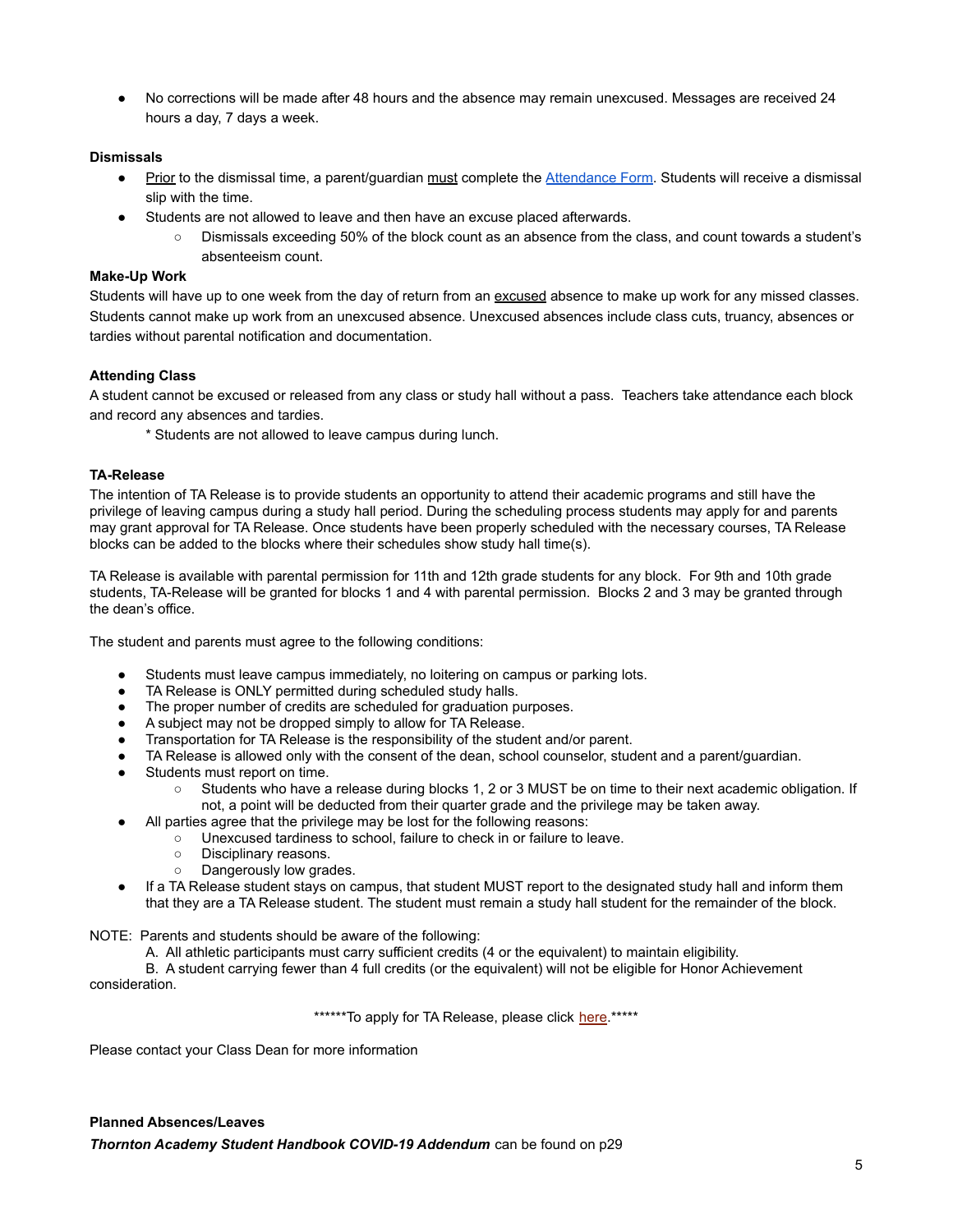Students must complete a [Planned Absence Form](https://docs.google.com/forms/d/1dLWFmvdaxqQQKDMJHuN8YoHhfG8PPx3XXnsvUm43eNE/edit) and submit it prior to the planned absence(s). If this form is not submitted to the Deans' Office prior to the dates of the planned absence, those days may be logged as unexcused and the student will not be able to make up any work missed.

### **Extra-Curricular Activities**

Students must attend school or have an excused absence on the day of any extracurricular activity in order to participate in the activity. Any appeals should be discussed with the class dean, coach/advisor and Director of Athletics.

**To reach the Attendance Office:** Call 282-3361 and press 1

**To reach the Deans' Office:** Call 282-3361 ext. 4442

## **To reach a Class Dean: Call 282-3361 —**

Mr. Tabor (2022): Ext. 4419 Mr. Paradis (2023): Ext. 4417 Mr. Kezal (2024): Ext. 4420 Mrs. Roche (2025): Ext. 4400

### **ATTENDANCE INFRACTIONS**

Attendance infractions may warrant consequences ranging from teacher warnings to detentions or suspensions. Attendance infractions may also result in grade point reduction(s) and/or the loss of opportunity to make up work. Parents/guardians, teachers, and counselors will be contacted regarding attendance infractions and assigned consequences.

### **IN CASES OF MULTIPLE ATTENDANCE INFRACTIONS**

Any student who accumulates 12 absences in a yearlong, or 7 absences in a semester-long, course (excused or unexcused) will not receive credit in that class towards graduation. A tardy or dismissal that is more than half of a block will also count as an absence. A student who loses credit may stay in the class and earn a grade for the transcript. Students who continue to miss class may be removed per the discretion of the deans, school counselors and the administration.

A student may appeal this provision within five (5) days of being notified of the loss of credit. Appeals must be initiated by the student or a parent.

- The appeals committee will be made up of the dean, school counselor and associate head. Parents/guardians will be encouraged to attend the appeals session.
- Documentation of the reasons behind the accumulated absences will be required before any appeals are considered.
- The committee will make a recommendation as to whether the student receives credit. The dean will make the final decision in consultation with the school counselor.
- Only absences with documented reasons will be considered in the appeal and these reasons must fall under the list of excused absences as defined by Thornton Academy (see p 3 above)
- Results of the appeal will be placed in the student's cumulative file.

## **BEHAVIOR EXPECTATIONS**

The core values that underlie the expectations of Thornton Academy community members are the Pillars of **respect**, **responsibility**, **compassion**, and **investment**. The pillars, and the following pursuant rules and policies, apply to any student who is on school property, in attendance at school, at any school-sponsored activity, or whose conduct at any time or place, on or off campus, directly interferes with the operations, discipline or general welfare of the school community.

**Respectful and Compassionate treatment —** Students have the right to be treated fairly and courteously, as do classmates, teachers, administrators and staff. Anyone who infringes on another individual's rights can expect to be disciplined. Students are expected to show the same respect for the Academy, their classmates and teachers that they would expect to have shown for themselves and their property.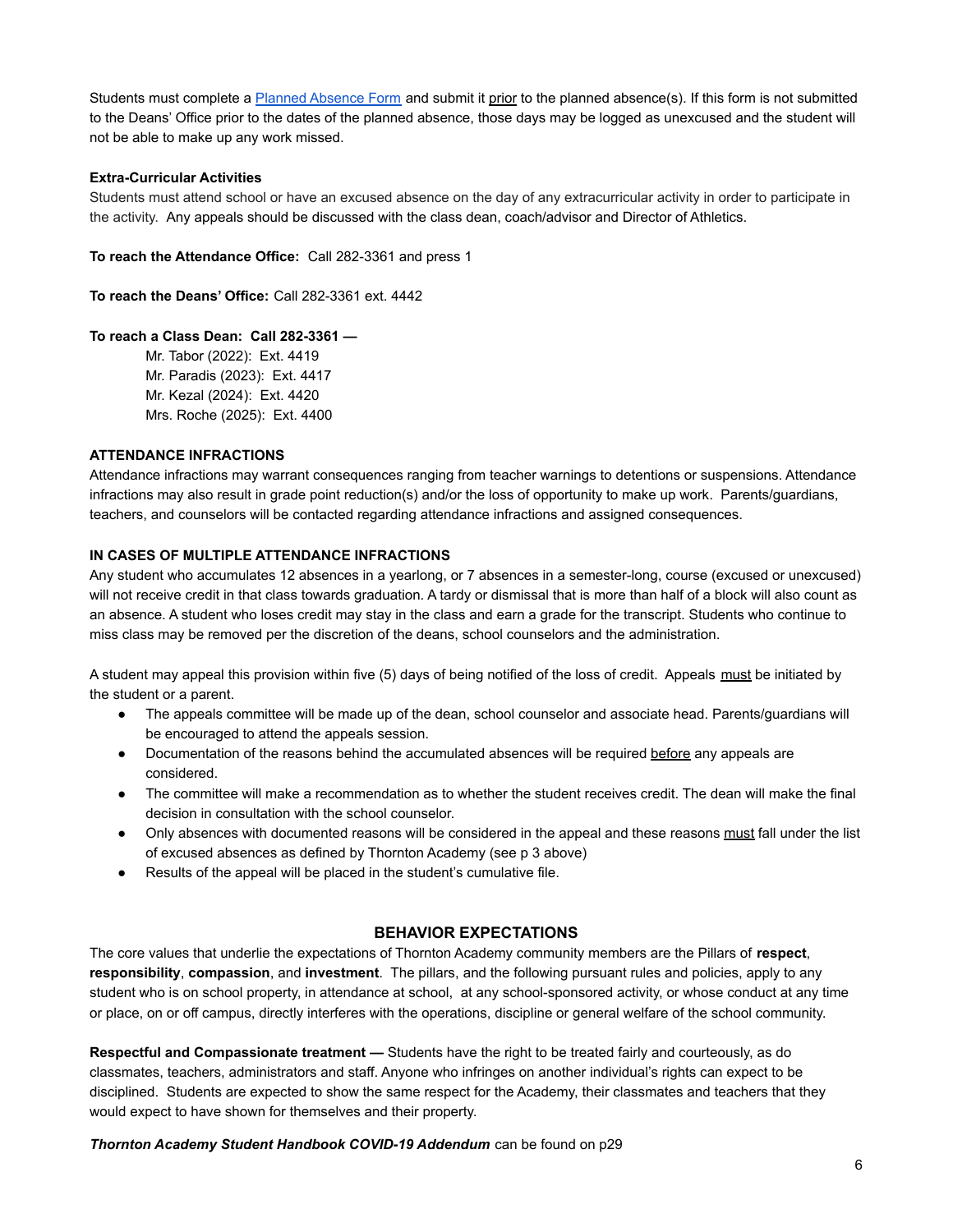**Represent Thornton Academy well —** Respectful, responsible, and courteous student behavior is expected whenever students attend any Thornton Academy event, whether on or off campus. Students participating in school-sponsored trips must stay with the group and promote Thornton Academy through their good behavior. On campus, students are expected to be courteous to visitors and exhibit appropriate public behavior.'

**Compassionate choices —** Students are expected to make compassionate choices within our diverse community and refrain from the display of hate symbols and language on clothing and belongings.

**Non-school items —** Non-school items may be hazardous to the safety of others and interfere with the academic environment, and so should be left at home. Non-school items brought to school may be taken and returned only to a parent/guardian.

**Cell Phones —** During the academic day (8:30 AM—2:45 PM) cell phones should not be used, seen or heard while in an academic class. Students are permitted to use cell phones during passing time between classes, in the dining commons during lunch or in the dining commons study halls. Students are asked to be respectful and responsible with cell phone usage. Non-permitted use of cell phones may result in the cell phone being taken and given back to the student at the end of the block or school day.

**School property —** Students are expected to be respectful of school property, taking pride in the campus by keeping it clean. Use the walkways to travel between buildings. Students are expected to be responsible by taking proper care of any school issued item including materials and equipment.

**Computer/Internet use —** Computer/Internet use at Thornton Academy is a privilege. Any inappropriate use may result in the loss of privileges and further disciplinary action. Consult the Acceptable Use Policy (available at the MyTA section of the website) for more information.

**Bus behavior —** Act appropriately on the bus. Riding the bus is a privilege that can be lost by ignoring or breaking the rules.

**No loitering —** Students are expected to go to class. Students who have been granted TA-Release or dismissal must leave campus. Loitering anywhere on campus is not allowed and may result in loss of privileges. Students who are not participating in a club, group, meeting, activity, or athletic event after school may not be on campus after school. Skateboarding, hoverboarding and similar activities are not allowed on campus at any time.

**Parking —** Junior and senior students only may bring vehicles to school with a current parking pass issued from the school. All student vehicles must be parked in a student parking lot. The DIrector of Campus Security will distribute parking permits. Parking without a sticker or in a non-student space may result in disciplinary action. Reckless driving could result in immediate loss of privilege and further disciplinary action. See the Campus Parking Policy published in this handbook or online at the MyTA section of the school website.

**Lunch waves —** All meals are to be consumed in the Dining Commons or other designated dining locations.

**Appropriate dress —** Students are required to dress appropriately for a serious learning environment. Clothing choices must be non-distracting and provide appropriate coverage. Students wearing inappropriate clothing will be referred to the dean or an administrator.

#### **CONSEQUENCES FOR BEHAVIOR INFRACTIONS**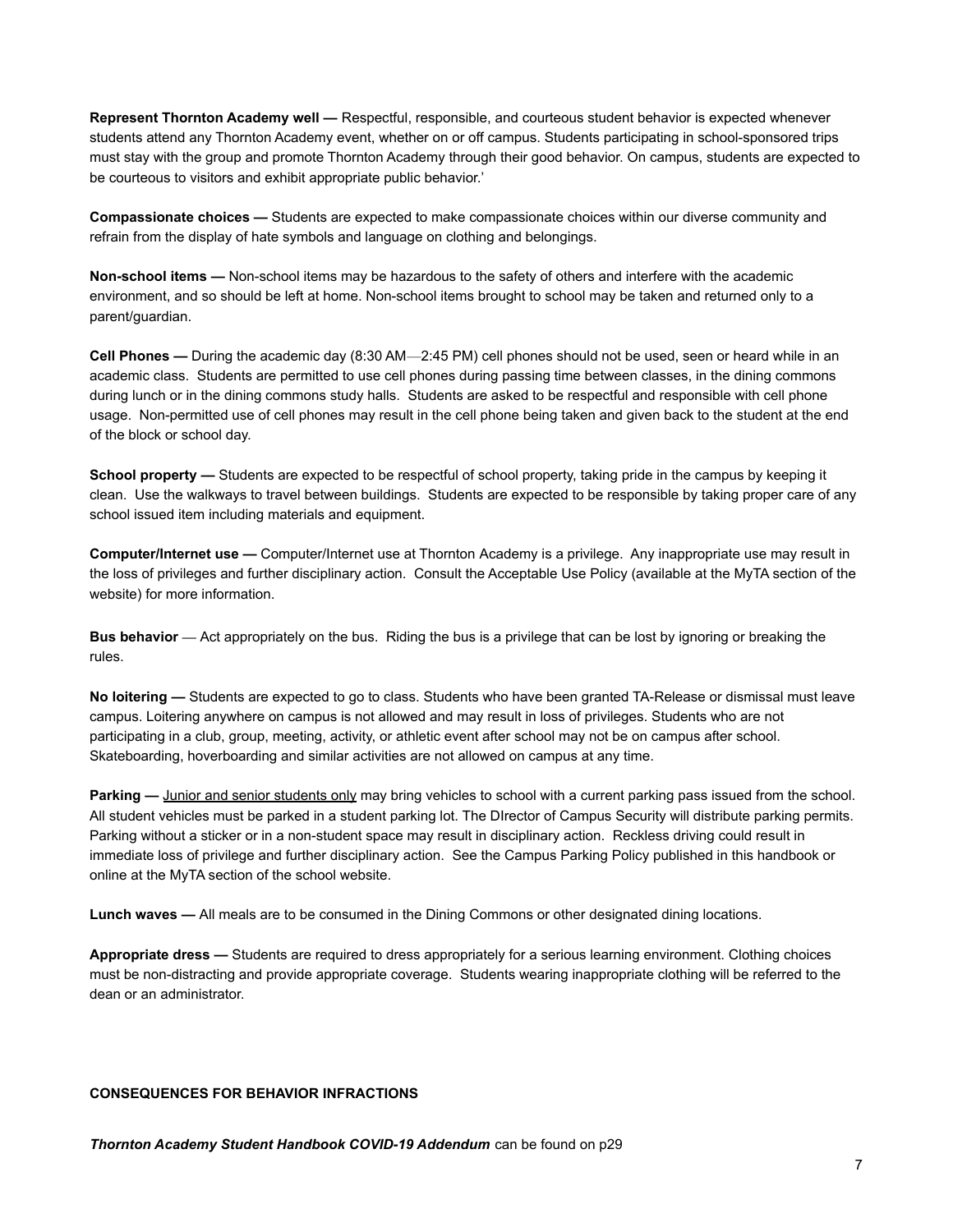Consequences for behavior infractions anywhere on campus, during or after school, may result in a conference with a dean, parental notification, office detention(s), an out-of-school suspension, removal from class or loss of privilege (cell phone, bus, etc.), and possibly expulsion.

All detentions should be served on the day they are assigned. A student who fails to serve a detention may be suspended.

#### **SERIOUS BEHAVIOR VIOLATIONS**

Some infractions are so severe they warrant strong disciplinary actions up to and including an out-of-school suspension, a referral to the School Resource Officer, and/or expulsion.

## **These infractions may result in actions up to and including an out of school suspension or expulsion. The following will NOT be tolerated at Thornton Academy:**

- Harassing, discriminating, hazing, and/or bullying behavior
- Aggressive, violent, and/or threatening behavior
- Disrespectful behavior, insubordination, and/or inappropriate language toward staff
- Use, possession and/or distribution of drugs, drug paraphernalia, prescription medication, tobacco, e-cigarettes, vaporizers, and/or alcohol
- Vehicle violations
- **Vandalism**
- Theft
- Weapons
- Unauthorized electronic distribution of libelous imagery, video, or written communication
- Cheating, lying, plagiarism, forging or any form of dishonesty

Thornton Academy reserves the right to take action on any behavior that occurs off campus that may impact the educational experience or safety of Thornton Academy students and staff. Students who are referred to the School Resource Officer may be charged with a crime.

#### **Suspension**

Out-of-school suspension is a severe form of punishment used to convey to both student and parent/guardian that the school will not accept or tolerate the type of behavior that prompted the suspension. A parent/guardian conference may be required prior to a student's return to school. Repeated violations may lead to expulsion. Suspended students cannot be on campus or at any school event off campus for **ANY** reason until the day they are allowed to return to school.

## **BEHAVIOR-RELATED POLICIES**

Behavior-related policies are posted in the MyTA section of the school website. The policies posted online are the most current.

#### **HARASSMENT, DISCRIMINATION, HAZING and BULLYING POLICY**

Thornton Academy is a large and diverse campus built on a foundation of trust, respect, and acceptance. Creating a safe, welcoming environment for students, staff, and visitors is our foremost goal; any and all forms of conduct that create an intimidating or hostile environment that interferes with an individual's educational or professional performance is strictly prohibited and will not be tolerated. Thornton Academy's policy is more stringent than what is mandated by law and Thornton Academy reserves the right to apply disciplinary measures and other corrective action for inappropriate conduct that does not meet the legal definitions of harassment, discrimination, and bullying.

This policy, along with all rules of conduct, applies to students while they are on campus or at a school sponsored event such as an athletic competition, dance, performance or field trip. The Academy reserves the right to take action on any behavior that occurs off campus that may impact the educational experience or safety of Thornton Academy students or staff.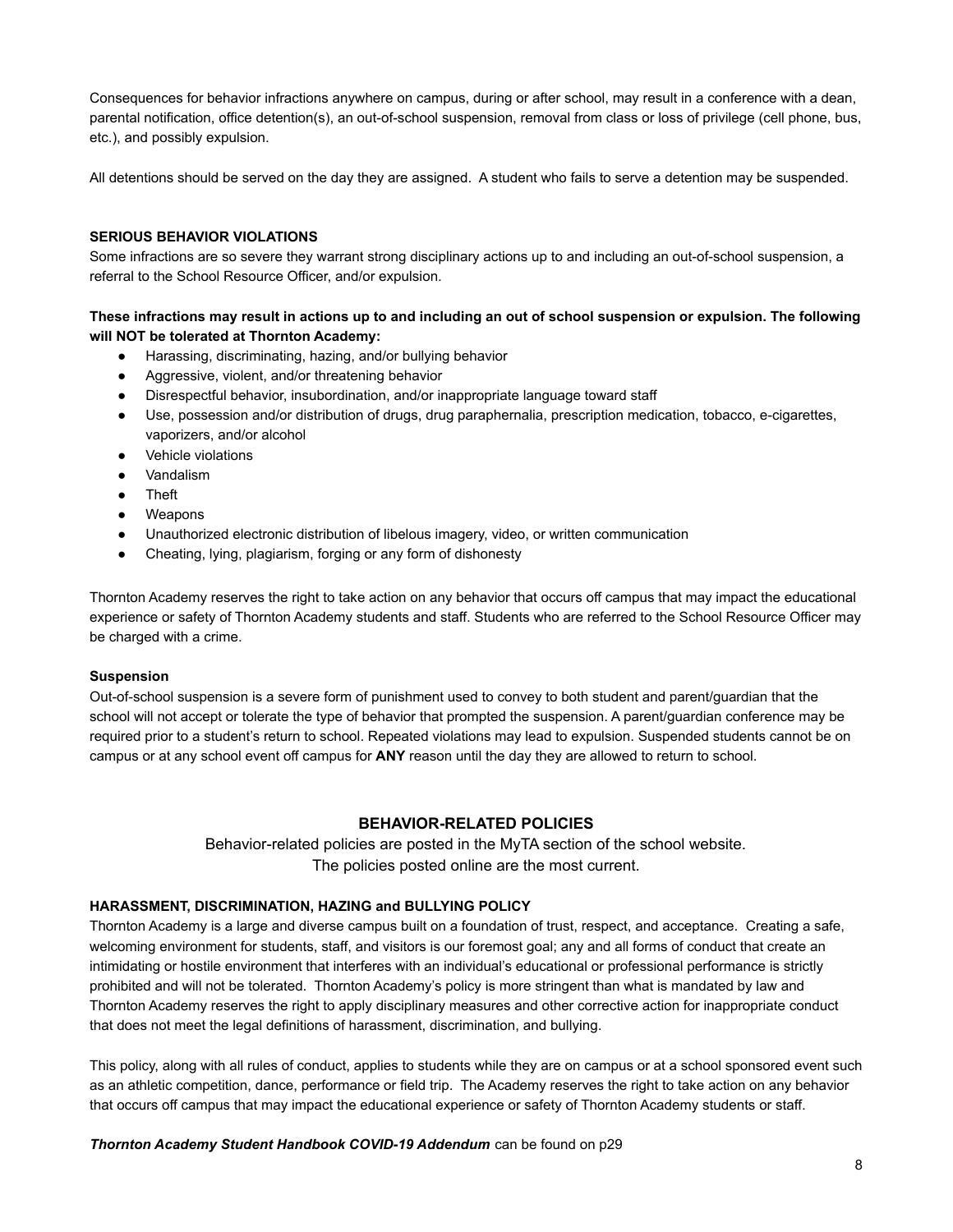### **Harassment or Discrimination, including Sexual or Gender-Based Harassment**

Thornton Academy prohibits all forms of illegal harassment or discrimination that is based on an individual's race, color, gender, pregnancy, religion, national origin, ancestry, age, sexual orientation (including gender nonconformity and gender identity and expression, including status as a transgender or transsexual individual), genetic information, whistleblower status, military/veteran status, physical or mental disability, or any other status protected by law. Harassment or discrimination is defined as behavior that is based on a person's protected status and is personally offensive or threatening, impairs morale, or is so pervasive or severe that it has the purpose or effect of:

- Creating an intimidating, hostile, or offensive environment; or
- Unreasonably interfering with an individual's ability to participate in or benefit from the school's program; or
- Creating a situation where academic decisions of a student depend on his or her submitting to and/or not objecting to the behavior.

Discrimination and harassment can take many forms. Examples include, but are not limited to:

- Limiting opportunities to participate in certain clubs, teams, or activities based on certain characteristics;
- Slurs, jokes, statements, remarks, questions, gestures, pictures, emails, texts, or cartoons regarding legally protected status that are derogatory or demeaning to an individual's or group's characteristics or that promote stereotypes;
- Demands for sexual favors in exchange for favorable treatment, academic rewards, or continued participation in a program or project;
- Obscene, demeaning, or abusive commentary about an individual's body or other personal characteristics;
- Responding to refusals to provide sexual favors with verbal, emotional, or physical abuse;
- Offensive or unwelcome sexual flirtation, advances or touching;
- Unwanted sexual contact or nonconsensual sexual intercourse, including any coerced or non-consensual sexual relations (see Thornton Academy's Student Sexual Misconduct Policy below);
- Sexual or lewd jokes, remarks, leering, whistling, brushing against the body, or other suggestive or insulting gestures or comments;
- Audiotaping, videotaping, or otherwise recording others in sexual or other potentially embarrassing circumstances
- Forwarding or threatening to forward potentially embarrassing recorded material to others;
- Intimidating or suggestive remarks about an individual's sexual orientation or gender identity, whether actual or implied;
- Sexually suggestive or degrading sounds or remarks (written, oral, or electronically transmitted), including graffiti and the spreading of sexual rumors, made to or about another member of the community;
- The use of school technology to transmit sexually suggestive, offensive, and/or degrading material, whether received at school or elsewhere;
- The open display of sexually offensive objects, pictures, and messages.

Sometimes harassing behavior results from ignorance or insensitivity to the feelings of others. Being mindful of how one's behavior is affecting others and communicating the effect of the behavior of others are good ways to minimize harassment. Some forms of sexual harassment may fall under the Academy's Sexual Misconduct Policy, in which case that policy will be the applicable one.

#### **Hostile Environment**

A hostile environment is one in which discrimination, harassment, or bullying causes the School environment to be permeated with intimidation, ridicule, or insult that is sufficiently severe or pervasive to alter the conditions of a student's education.

#### **Bullying**

Bullying is characterized by a power differential and involves aggressive behavior that is either a single significant incident or a pattern of repeated incidents that are intended to cause harm. Bullying is defined as the use by one or more students of a written, verbal, or electronic expression or a physical act or gesture or any combination thereof, directed at a target that:

- Causes physical or emotional harm to the targeting student or damage to the targeted student's property;
- Places the targeted student in reasonable fear of harm to himself or herself or of damage to his or her property;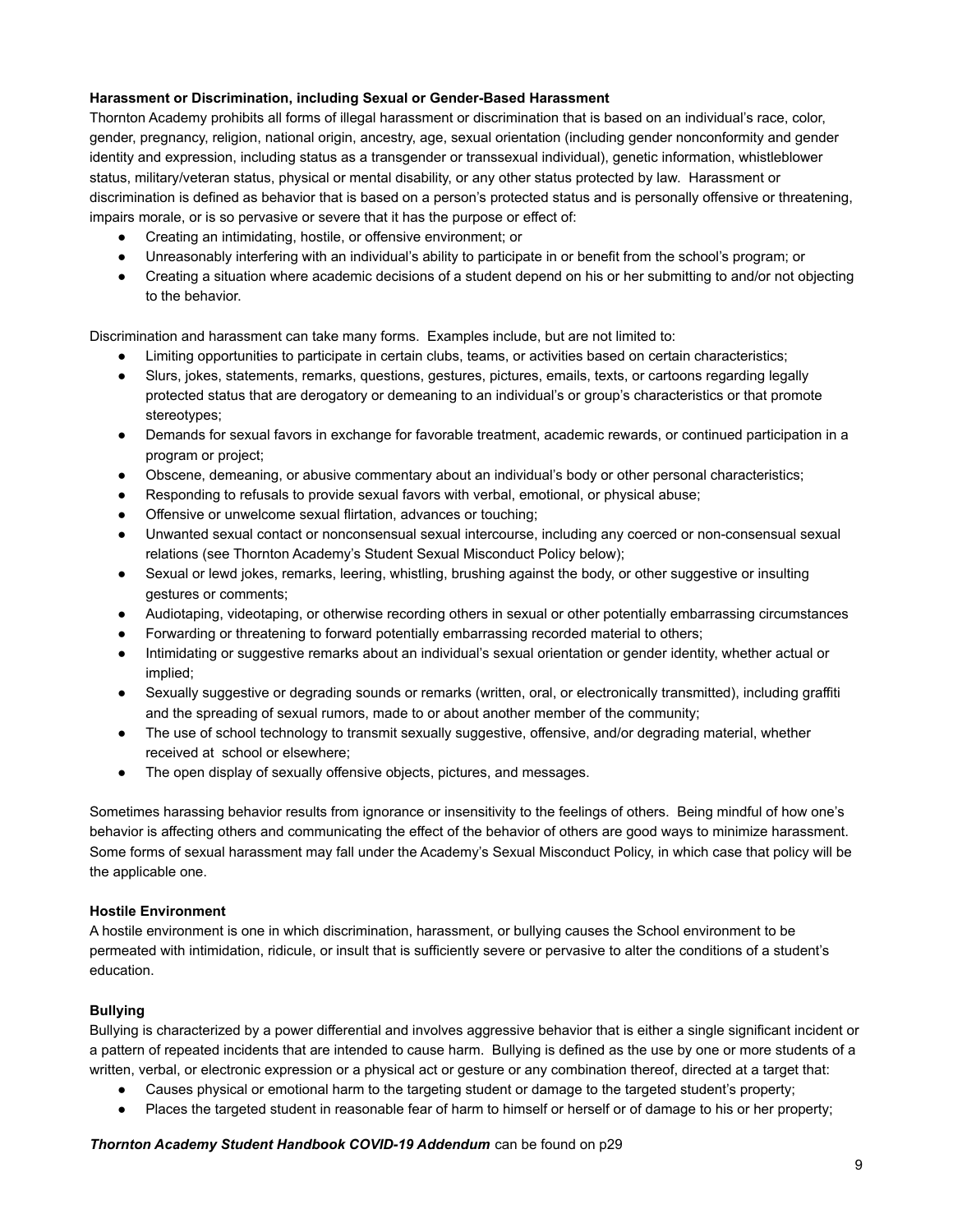- Creates a hostile environment at school for the targeted student;
- Infringes on the rights of the targeted student at school; or
- Materially and substantially disrupts the educational process or the orderly operation of the school.

Bullying can include, but is not limited to:

- Hitting, slapping, pushing, and other physical conduct that causes bodily harm;
- Threatening in a manner that puts someone down or is cruel;
- Deliberately excluding someone as a way to humiliate or demean them;
- Sexually harassing conduct;
- Hazing activities.

### **Cyber-Bullying**

Cyber-bullying is bullying through the use of technology or electronic devices such as telephones, cell phones, computers, fax machines, and the Internet. It includes, but is not limited to, email, instant messages, text messages, and Internet postings, whether on a web page, in a blog, any form of social media, or otherwise.

Cyber-bullying may include, but is not limited to:

- Taking a private email, instant message, or text message and forwarding it, or threatening to forward it to others or posting it where others can see it to embarrass or intimidate a person;
- Spreading hurtful rumors online about another person;
- Threatening or insulting through aggressive emails, instant messages, or text messages;
- Posting or threatening to post embarrassing pictures of someone online without his or her permission; and
- Creating a web page or blog in which the creator assumes the identity of another person or the knowing impersonation of another person as the author of posted content or messages, if the creation or impersonation causes any of the conditions listed in the definition of bullying listed above.

#### **Hazing**

Hazing is defined as conduct or a method of initiation into any student organization which willfully or recklessly endangers the physical or mental health of any student or other person, regardless of the consent of the individuals involved. Examples of hazing include, but are not limited to: whipping, beating, branding, forced calisthenics, exposure to the weather, forced consumption of any food, beverage, drug, or other substance, or any other brutal treatment or forced physical activity which is likely to adversely affect the physical health or safety of a student or other person, or which subjects a student or other person to extreme mental stress, including extended deprivation of sleep or rest or extended isolation.

While harassment, discrimination, bullying and hazing all fall within a spectrum of interpersonal aggression and sometimes violence, they are not synonymous. Hazing is predicated on inclusion and can sometimes be overlooked because it can appear as neither particularly aggressive, nor as intended to harm. In addition, hazing can sometimes be confusing for students to understand because they might consent to the behavior. It is important to note that because hazing involves a group context and the power differential of current members and those seeking membership or acceptance by the group, peer pressure and coercive environment can exist and interfere with consent. Therefore, conduct can be deemed to be hazing regardless of a person's willingness to participate.

#### **Reporting Process**

Thornton Academy seeks to achieve, through education, communication and mediation, a welcoming and respectful work and school environment free of hostility, intimidation, harassment, sexual harassment and discrimination. A student, employee, parent or other individual who has concerns should follow the guidelines described below.

**Anyone who believes that this policy has been violated should report to a dean, school counselor, school resource officer, or administrator.** If you believe that the person's behavior may violate the law, you may report the matter directly to the police. Please be aware that Thornton Academy is required to report certain misconduct that comes to its attention to parents, Maine Department of Health and Human Services ("DHHS") and/ or the District Attorney's Office (see Thornton Academy's Mandatory Reporting Policy), and/or the police.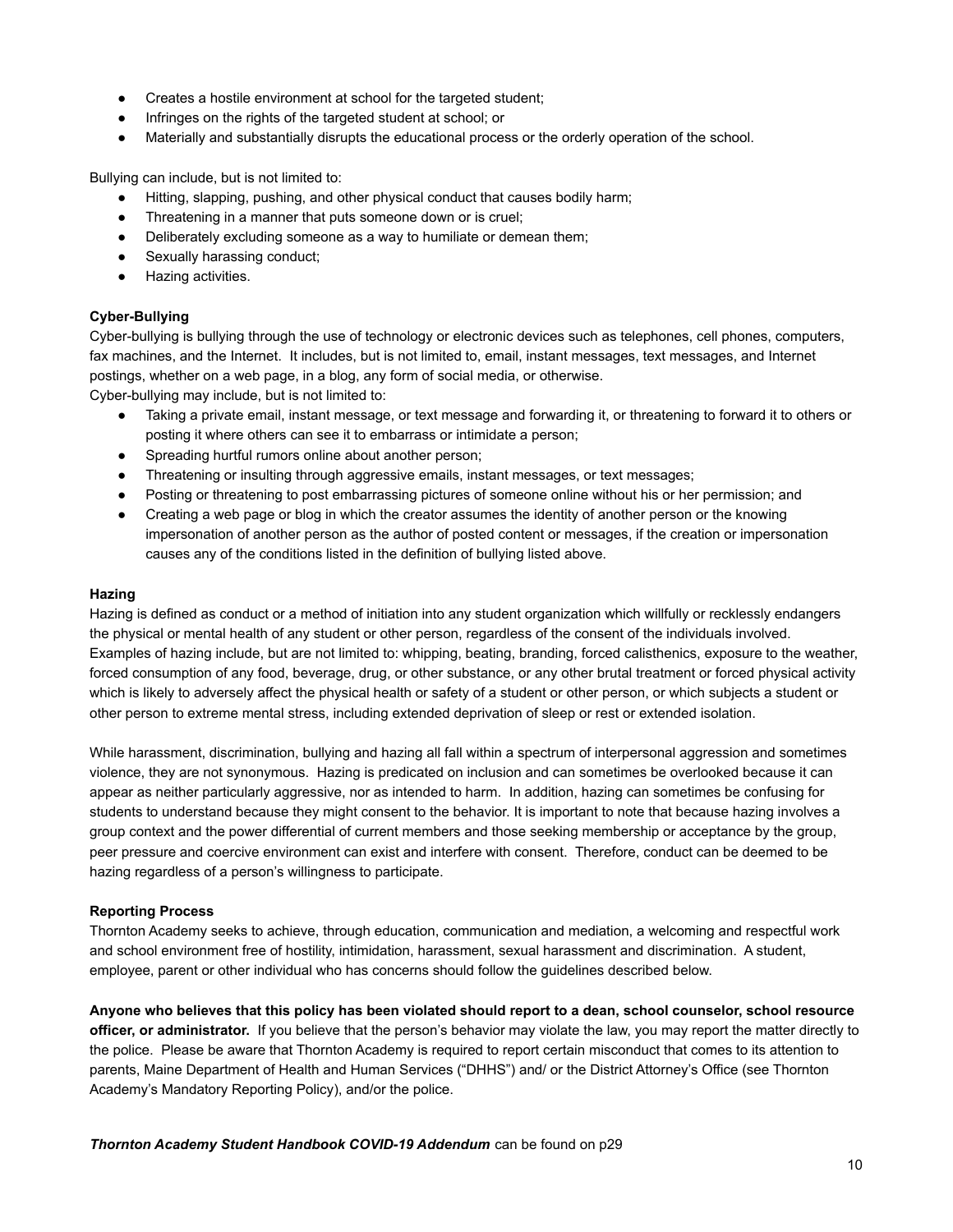No one will be reprimanded or punished in any way for initiating an inquiry or report in good faith.

#### **Requests for Confidentiality**

Thornton Academy cannot honor requests for complete confidentiality because information must be shared in order to conduct an effective investigation and/or to comply with mandatory reporting laws. However, Thornton Academy will treat information it receives with sensitivity and will only disclose such information on a need-to-know basis. If a reporting party requests confidentiality and/or that Thornton Academy not investigate, Thornton Academy may still need to investigate the allegations in order to ensure the safety of the entire campus community.

#### **Thornton Academy's Response to Report of Discrimination, Harassment, Bullying, Hazing**

Once Thornton Academy learns of a potential violation of this policy, Thornton Academy may pursue an informal or formal process depending on the nature of the allegations. A dean, associate head, principal, assistant principal, school counselor, social worker,or administrator may serve as an intermediary to moderate a conversation (either in person or writing) between the parties to resolve the situation. Further, Thornton Academy may put measures in place to separate the parties (i.e. mutual no-contact order) and/or stop the inappropriate conduct (i.e. a cease and desist). In addition to the above options, a dean, associate head, principal or other administrator may conduct an informal investigation to gather facts and make a determination about the appropriate course of action and/or disciplinary response.

In the event that an informal process is unsuccessful or inappropriate, Thornton Academy will conduct an investigation in order to determine whether it is more likely than not that the reported conduct occurred, based upon a preponderance of the evidence, and whether disciplinary action is warranted. Such investigation may be conducted by a senior administrator, dean, associate principal, or external investigator depending on the nature of the report. The investigation may include, but is not limited to, interviews of those individuals directly involved in the incident and relevant witnesses, and collecting documents and any other evidence bearing on the incident. More than one interview of student parties and witnesses may be necessary in order to conduct a thorough investigation.

Thornton Academy may put interim measures in place for the safety of the reporting party and/or the school community, including a mutual no-contact order. Interim measures may include academic accommodations such as a change to class schedule, residential accommodations, such as a change in housing, and changes to meal time, sports or activities. Interim measures may also include medical or counseling services, a mutual non-contact directive, and/or a voluntary or mandatory leave from school for a period of time.

Upon completion of the investigation in the formal process, the investigator will analyze all the evidence and determine whether this policy was violated. The investigator will report the findings, rationale, and conclusions to the Associate Head of School and/or Principal, who will make the final determination as to what, if any, remedial action or disciplinary measures should be taken.

Following the formal investigation, Thornton Academy shall inform the student parties and parents of the decision as soon as possible and explain to the student parties the reasons for the decision.

#### **Retaliation**

Retaliation is any form of intimidation, reprisal, or harassment directed against a student who reports discrimination, harassment, or bullying, or who witnesses or provides information during an investigation about such behavior. Retaliation against any such individual, whether by the accused person or someone else, will not be tolerated and will be subject to the same strict discipline as harassment, discrimination, or bullying itself.

#### **Abuse of Process/ Failure to Cooperate with an Investigation**

Because allegations of harassment, discrimination, hazing, and bullying are serious and can be damaging to accused persons' reputations, any person who knowingly, maliciously, or recklessly makes a false complaint will be subject to discipline. In addition, because candor and honesty are essential to the investigation and remediation process, they are required of all participants, including any witnesses. Withholding of any material information in an investigation is prohibited. Students and employees are expected to cooperate fully in an investigation conducted by Thornton Academy.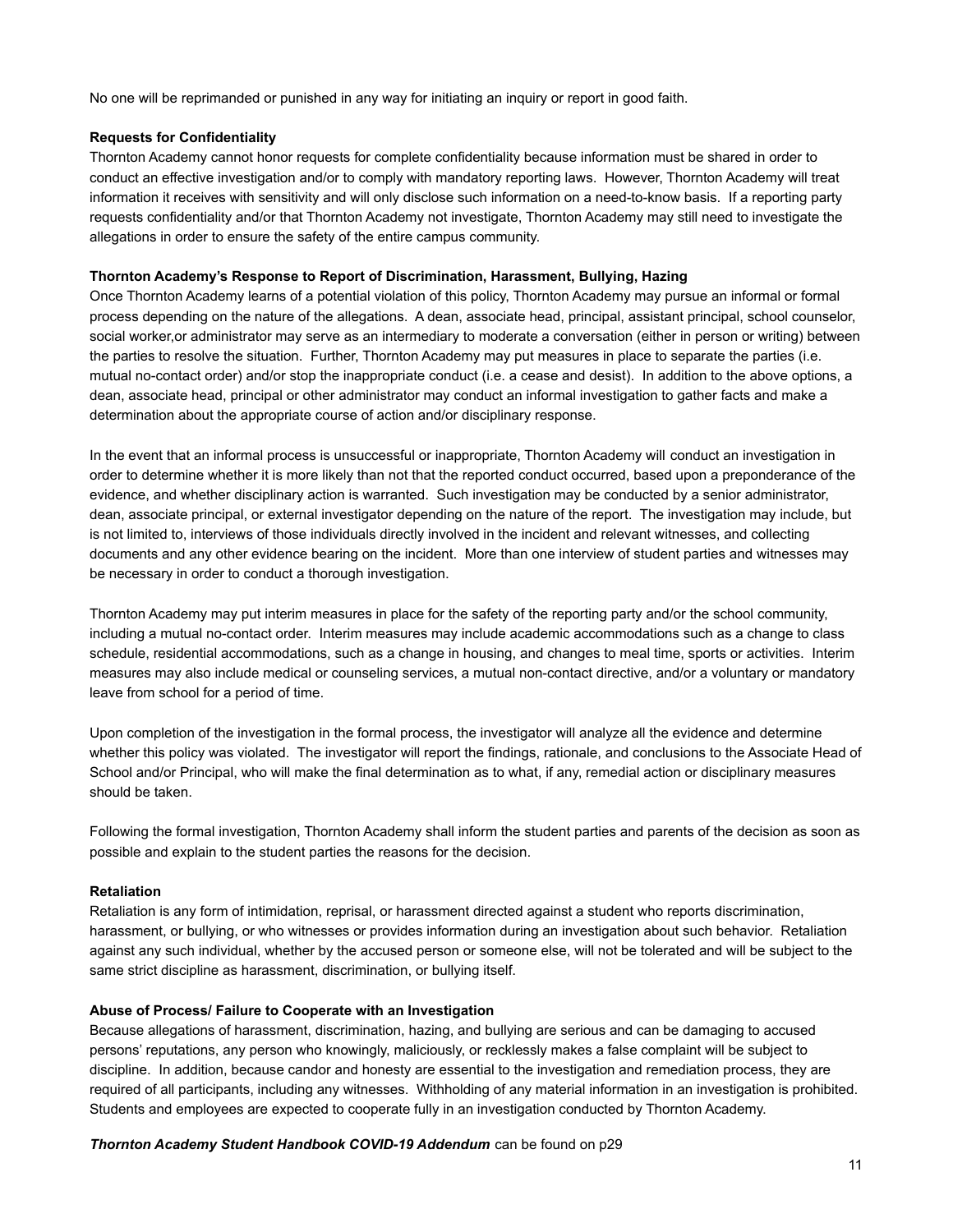#### **Discipline**

Persons who are found to have violated this policy will be subject to discipline, up to and including suspension or expulsion.

#### **STUDENT SEXUAL MISCONDUCT POLICY**

Thornton Academy strives to be a safe and supportive environment that cultivates learning and personal growth for all of its students. All forms of sexual misconduct, including but not limited to sexual assault, interfere with this critical mission and will not be tolerated. Thornton Academy will take appropriate action to prevent and correct behavior both by employees and students that violates this policy. Thornton Academy will also take any necessary disciplinary action against students. This policy applies to student sexual misconduct that occurs on campus or at any school-related activities. Thornton Academy reserves the right to address sexual misconduct that takes place off campus under this policy if such conduct causes a substantial disruption to or endangers the safety of the campus community.

Sexual misconduct is a broad term used to describe a range of prohibited behaviors and includes unwanted behavior of a sexual nature that is committed without consent or by force, intimidation, coercion, or manipulation. Sexual misconduct can be committed by a person of any gender, and it can occur between people of the same or different gender. Sexual misconduct may vary in its severity and consists of a range of behaviors or attempted behaviors, and is not necessarily physical in nature. It can occur between strangers or acquaintances, including people involved in an intimate or sexual relationship.

#### **Reporting Sexual Misconduct**

Students who believe they have been victims of sexual misconduct should seek help immediately from their parents and/or any trusted adult on campus, including the Headmaster, the Associate Head, a principal, an assistant principal, a dean, a school counselor, a school social worker, a school nurse, or the School Resource Officer. Students should contact the School Resource Officer or call 911 if they need or witness a need for immediate police and/ or medical attention.

Persons may report sexual misconduct verbally or in writing. When reporting an incident, it is helpful to provide as much information as possible, including the following:

- 1. A description of the event
- 2. The number of occurrences, with dates and places
- 3. The names of any witnesses
- 4. Any documents or other materials that are related to the event.

In addition to potentially violating Thornton Academy's policies, certain sexual activity may also violate the law. In certain circumstances, Thornton Academy may be obligated to report the conduct to DHHS and/or the District Attorney under the state mandatory reporting law. In accordance with Maine law, Thornton Academy will report to DHHS and the District Attorney if it knows or has reasonable cause to suspect that a student under the age of 18 has been abused or is likely to be abused.

Persons may also report a sexual assault directly to the School Resource Officer and/or Saco police. (The phone number for the Saco Police Department is 207-284-4535)

#### **Thornton Academy's Response to Sexual Misconduct**

Thornton Academy treats all reports of sexual misconduct seriously with the well-being of its students as the first priority. Thornton Academy will promptly notify the parents of students who are reported to have experienced and/or engaged in sexual misconduct. Following a report of sexual misconduct, Thornton Academy will conduct its own investigation using an internal or external investigator in order to ensure the safety of its campus community and to determine whether disciplinary action is warranted. This investigation is separate from any investigation that might be conducted by law enforcement. Thornton Academy may delay its investigation for a reasonable amount of time to allow for law enforcement to interview witnesses and collect evidence. However, a report of criminal activity to law enforcement will not stop Thornton Academy's investigation process.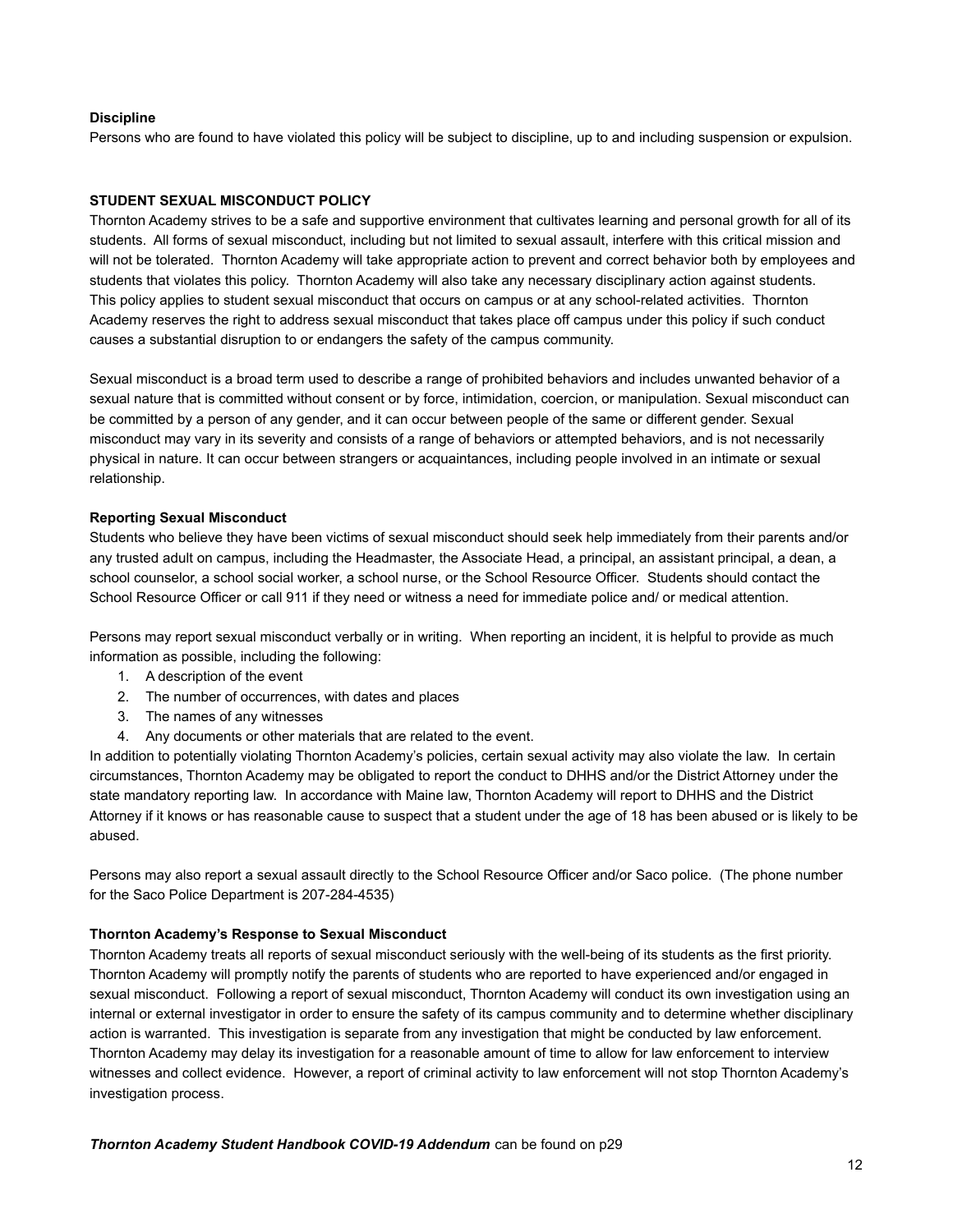#### **Requests for Confidentiality**

Thornton Academy cannot honor requests for complete confidentiality because information must be shared in order to conduct an effective investigation and/or to comply with mandatory reporting laws. However, Thornton Academy will treat information it receives regarding sexual misconduct with sensitivity and will only disclose such information on a need-to-know basis. If a reporting party requests confidentiality and/or that Thornton Academy does not investigate, Thornton Academy may still need to investigate the allegations in order to ensure the safety of the entire campus community.

#### **Interim and Safety Measures**

The Associate Head or designee shall determine whether interim measures are necessary pending the results of a sexual misconduct investigation. Interim measures may include academic accommodations such as a change to class schedule, residential accommodations, such as a change in housing, and changes to meal time, sports or activities. Interim measures may also include medical or counseling services, a mutual non-contact directive, and/or a voluntary or mandatory leave from school for a period of time.

#### **Investigation Process**

Immediately following a report of sexual misconduct, Thornton Academy will conduct its own investigation in order to determine whether it is more likely than not that the reported conduct occurred, based upon a preponderance of the evidence, and whether disciplinary action is warranted. Such investigation may be conducted by a senior administrator, dean, or external investigator depending on the nature of the report. The investigation may include, but is not limited to, interviews of those individuals directly involved in the incident and relevant witnesses, and collecting documents and any other evidence bearing on the incident. More than one interview of student parties and witnesses may be necessary in order to conduct a thorough investigation. Student parties are permitted to have a school counselor or social worker present as support during their interviews. It is Thornton Academy's expectation that students are cooperative when called upon to provide information in an investigation. Refusal to cooperate may result in disciplinary actions up to and including suspension.

Upon completion of the investigation, the investigator will analyze all the evidence and determine whether this policy was violated. The investigator will report to the Associate Head and/or principal, who will make the final determination as to what, if any, remedial action or disciplinary measures should be taken.

The Associate Head and/or principal shall inform the student parties of the decision as soon as possible and explain to the student parties the reasons for the decision.

## **Retaliation**

Retaliation for complaining about sexual misconduct or participating in an investigation or disciplinary proceeding involving a complaint of sexual misconduct is prohibited. Any student engaging in retaliation, including through electronic means or through social media, will face discipline.

## **Abuse of Process/False Complaints**

Because allegations of sexual misconduct are serious and can be damaging to accused persons' reputations, any person who knowingly, maliciously, or recklessly makes a false complaint will be subject to discipline. In addition, because candor and honesty are essential to the investigation and remediation process, they are required of all participants, including any witnesses. Students and employees are expected to cooperate fully in an investigation conducted by Thornton Academy.

## **Additional Resources for Students**

Students may want to speak with adults outside of Thornton Academy for support regarding sexual misconduct. There are several resources in the area for victims of sexual misconduct listed below.

## **Local Resources**

Sexual Assault Response Services Of Southern Maine 24 hours: 1-800-313-9900 or (207) 774-3613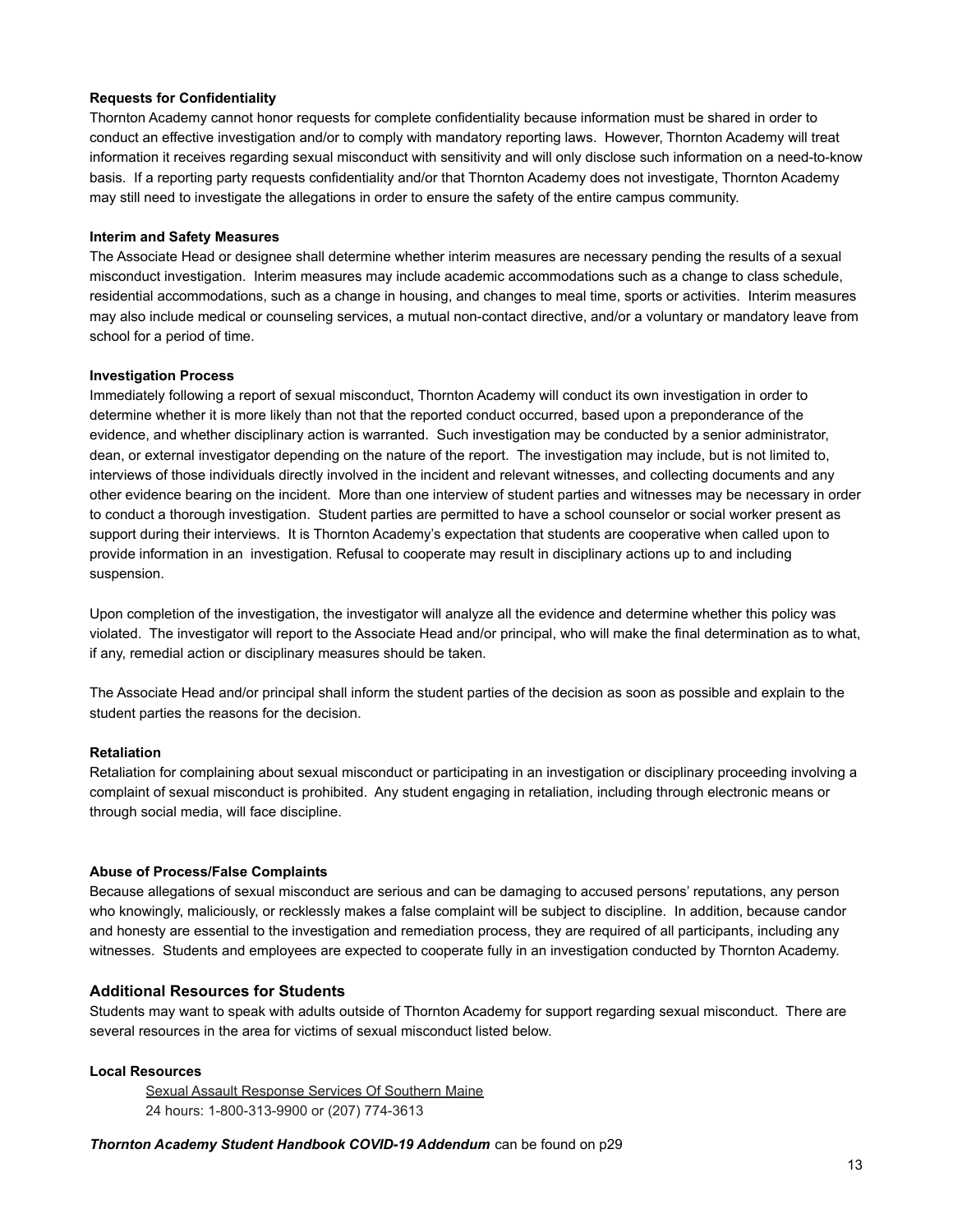Caring Unlimited York County, 24 Hours: 1-800-239-7298

Hospital Emergency Department

- Southern Maine Medical Center (Biddeford): (207) 294-5000
- Maine Medical Center (Portland): (207) 662-2381

### Local Police: Emergency 911

#### **Notice of Non-discrimination, Anti-harassment and Non-retaliation**

Thornton Academy acknowledges its obligation to prohibit discrimination, harassment, or retaliation on the basis of race, color, religion, age, national origin, sex, gender, citizenship status, genetic information, handicap or disability in admissions, access, employment, tuition assistance, educational policies, or other school-administered student and employee programs and activities.

To make an inquiry or file a complaint concerning the above statement, an individual may contact Associate Head Carol Taranko at (207) 602-4468.

#### **ACADEMIC MATTERS**

#### **CAMPUS HOURS AND INSTRUCTIONAL PERIODS**

School is in session from 8:30AM to 2:45PM. Students must have a legitimate academic or co-curricular reason with supervision to be on campus outside of these hours.

The 2021-2022 school calendar, which includes maroon and gold day information, and bell schedules may be found in the "My TA" section of the website: <https://www.thorntonacademy.org/my-ta>

#### Building hours

- All buildings, including the Main Building, open at 8:00am.
- Exceptions are:
	- Linnell Gymnasium is locked relative to posted activities.
	- Alumni House is open daily from 8:00 AM to 4:00 PM, Monday through Thursday, until 3:30 PM on Friday.

#### **SCHOOL DELAYS AND CLOSINGS**

If school is delayed or closed, the School Messenger system will alert parents/guardians. Options for notification include email, voicemail and text message; instructions for School Messenger are mailed home shortly after the start of school. For more information regarding School Messenger, contact Mrs. Estabrook (ext 4401).

School delays and closures are also announced on the school greeting (call 282-3361), on the school's social media pages (Facebook, Twitter, Instagram) and on local television news (Channels 6, 8 and 13).

#### **ACADEMIC DEPARTMENTS**

**Department Chairs —** The following faculty members head academic departments. Questions regarding content-specific curriculum, instructional practices, class expectations, homework assignments and other assessments of student performance, and other departmental matters may be addressed to the chair or administrator of the department:

| English   | Ms. Timberlake |
|-----------|----------------|
| Fine Arts | Mrs. Campbell  |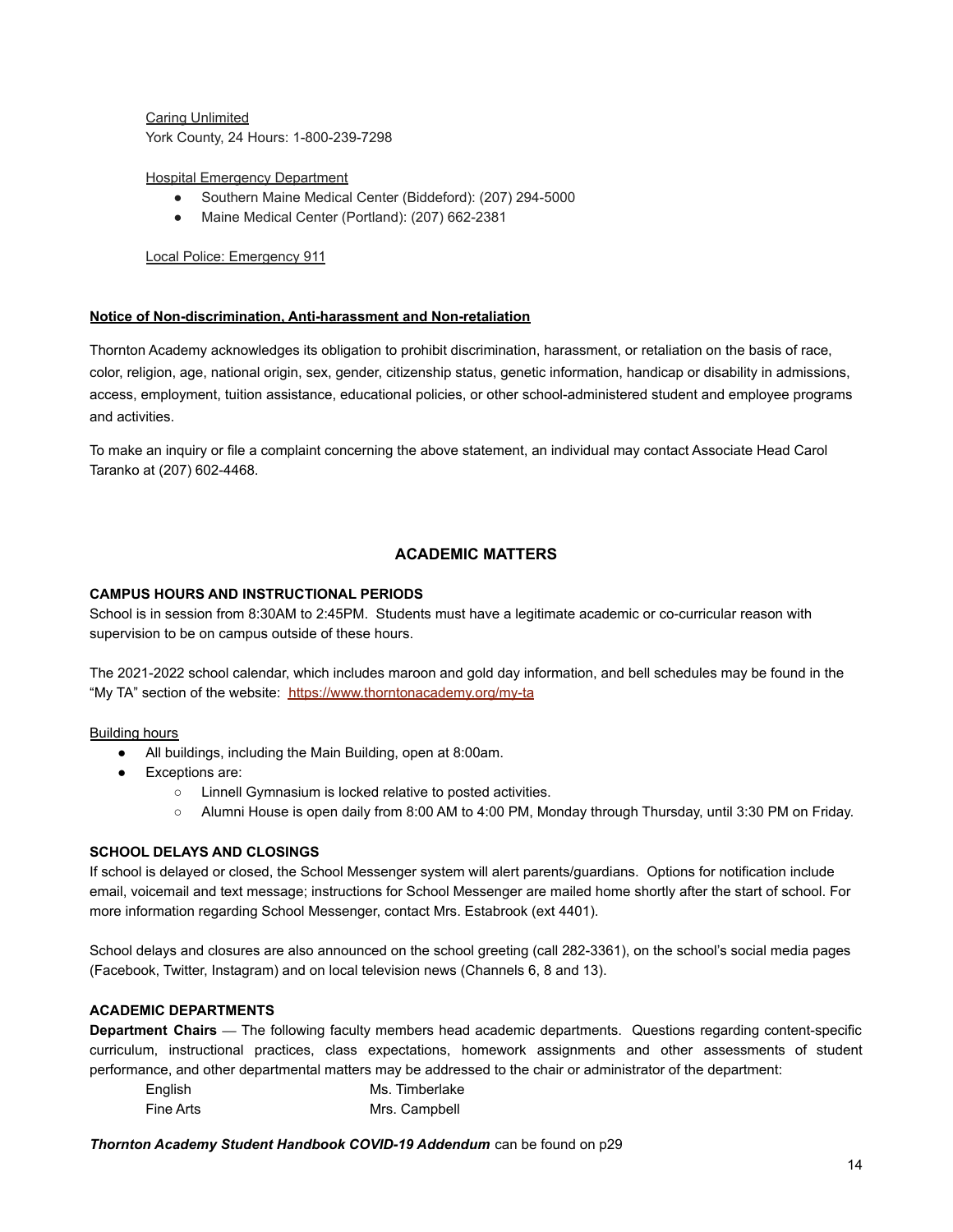| History              | Mr. Raby     |
|----------------------|--------------|
| Languages            | Mr. Thompson |
| <b>Mathematics</b>   | Ms. Dubovik  |
| Science              | Mr. Frost    |
| Technology/New Media | Mr. Nasse    |
| Wellness             | Dr. Kohl     |

**Special Education**: The Special Education Department is located in the Main Building, on the ground floor. For more information concerning special education services, please contact the office at 282-3361, ext 4424.

### **Science Department**

Due to the nature of equipment and activities taking place in Science classrooms, students are required to know these important safety rules, and follow them at all times when in a Science classroom.

#### **● Basic science room safety rules**

- **○** No eating. Drinks may be kept in covered containers with belongings not on desks.
- **○** Behave appropriately in every science classroom. Misbehaving will result in being asked to sit down or, if more serious, to leave and receive a zero for the activity.
- **○** Never touch any materials or equipment without permission. Items can be more fragile, dangerous, or expensive than they appear.
- **○** Never sit on desks or lab benches in a Science classroom.
- **○** Report all accidents and spills immediately.
- **○** Leave laboratory benches clean and neat.
- **○** Never move faucet handles or gas levers without the teacher's permission.

#### **When preparing for laboratory work**

- Study laboratory procedures, both written and verbal, prior to performing the lab activities.
- Never perform unauthorized experiments.
- Keep lab benches organized and free of apparel, books, and other clutter.
- Know how to use the safety shower, eyewash, fire blanket, and first-aid kit.

## ● **Dress appropriately for laboratory work**

- Tie back long hair.
- Do not wear loose sleeves; they can get in the way.
- Wear shoes with tops.
- Wear lab aprons as required during laboratory sessions.
- Wear safety goggles during all laboratory sessions with chemicals, heat, glassware, or by teacher recommendation. Consequences:
	- First offense 20% on lab
	- Second offense 0% on lab
- Wear gloves when using chemicals that irritate or can be absorbed through the skin.

## ● **Avoid contact with chemicals.**

- Treat all chemicals as potentially dangerous.
- Never taste or "sniff" chemicals.
- When heating substances in a test tube, point the mouth away from people.
- Never carry dangerous chemicals or hot equipment near other people.

#### **Other hazards to avoid**

- No eating, drinking or chewing gum.
- Keep combustibles away from open flames.
- Use caution when handling hot glassware. Remember cold and hot glassware look the same!
- When diluting acid, always add acid slowly to water. Never add water to acid.
- Turn off burners when not in use.
- Keep caps on reagent bottles. Never switch caps.
- Never return chemicals to their containers unless instructed to do so by the teacher.
- **Clean up procedures**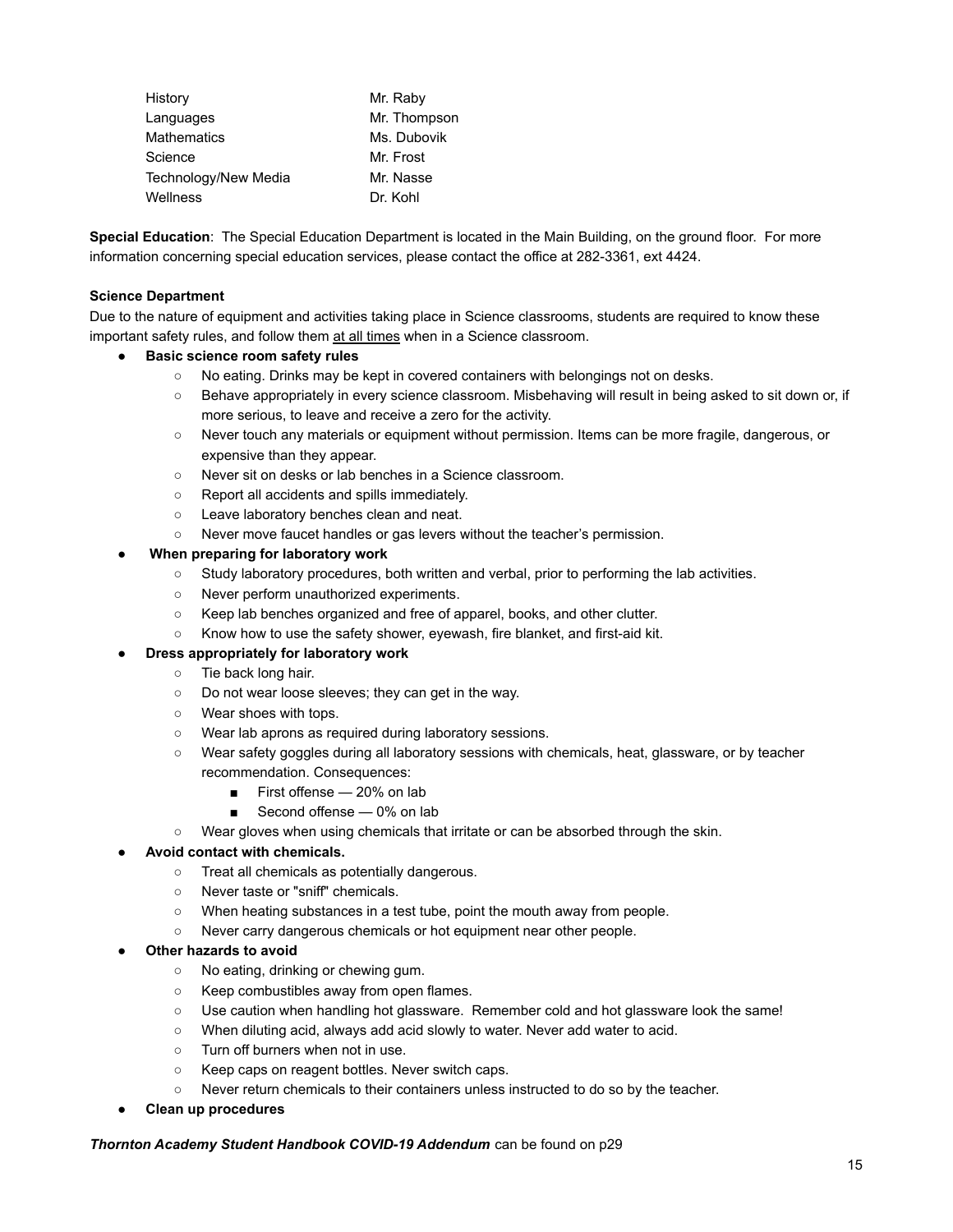- Consult the teacher for proper disposal of chemicals.
- Wash hands thoroughly following experiments.
- Leave the laboratory bench clean and neat.
- **In case of accident**
	- Report all accidents and spills immediately.
	- Place broken glass in designated containers.
	- Wash all acids and bases from your skin immediately with plenty of running water.
	- If chemicals get in your eyes, your partner will help you wash them out with the eyewash for at least 15 minutes.

#### **ACADEMIC SCHEDULING**

Students select courses in the spring of the previous year. A "course adjustment period" for full-year, first semester and second semester classes is established annually by the School Counseling Department. During the first week of school, a form for schedule change requests will be emailed to students and parents. All requests must be received by Tuesday, September 10th. Schedule changes will be considered but not guaranteed based on availability.

The following protocols govern course adjustments:

- The student will meet with his/her school counselor to make desired adjustments.
- Changes to the level of core classes will include consultation with teachers and parents.
- No first semester or full-year classes will be added to a student's schedule after the date listed for the course adjustment period.
- No second semester classes will be added to a student's schedule after the date listed for the course adjustment period.

At the start of school, students with schedule errors (e.g., lack of a required core class, a schedule reflecting fewer than 5 total credits) will be given priority in the course adjustment period.

### Dropping a class

- A student wishing to drop a class after the course adjustment period must discuss the reasoning for the drop with his/her school counselor.
- The student must obtain approval signatures from his/her parent/guardian and the teacher and return the completed course withdrawal form by the established due date.
- All classes dropped after the course adjustment period is over will result in a "W" on the transcript.
- A school counselor, after consulting the Director of School Counseling, may adjust any of the above protocols in the case of extenuating circumstances.

#### **The Thornton Academy grading scale:**

| Letter grade | Range    | Core | <b>Honors</b> | <b>AP</b> |
|--------------|----------|------|---------------|-----------|
| Α            | 94-100   | 4.00 | 4.20          | 4.30      |
| A-           | 90-93    | 3.67 | 3.87          | 3.97      |
| B+           | 87-89    | 3.33 | 3.53          | 3.63      |
| B            | 84-86    | 3.00 | 3.20          | 3.29      |
| $B -$        | 80-83    | 2.67 | 2.87          | 2.96      |
| C+           | 77-79    | 2.33 | 2.53          | 2.63      |
| С            | 74-76    | 2.00 | 2.20          | 2.29      |
| C-           | 70-73    | 1.77 | 1.87          | 1.96      |
| D+           | 67-69    | 1.33 | 1.53          | 1.63      |
| D            | 64-66    | 1.00 | 1.20          | 1.29      |
| D-           | 60-63    | 0.67 | 0.87          | 0.96      |
| F            | $0 - 59$ | 0.00 | 0.00          | 0.00      |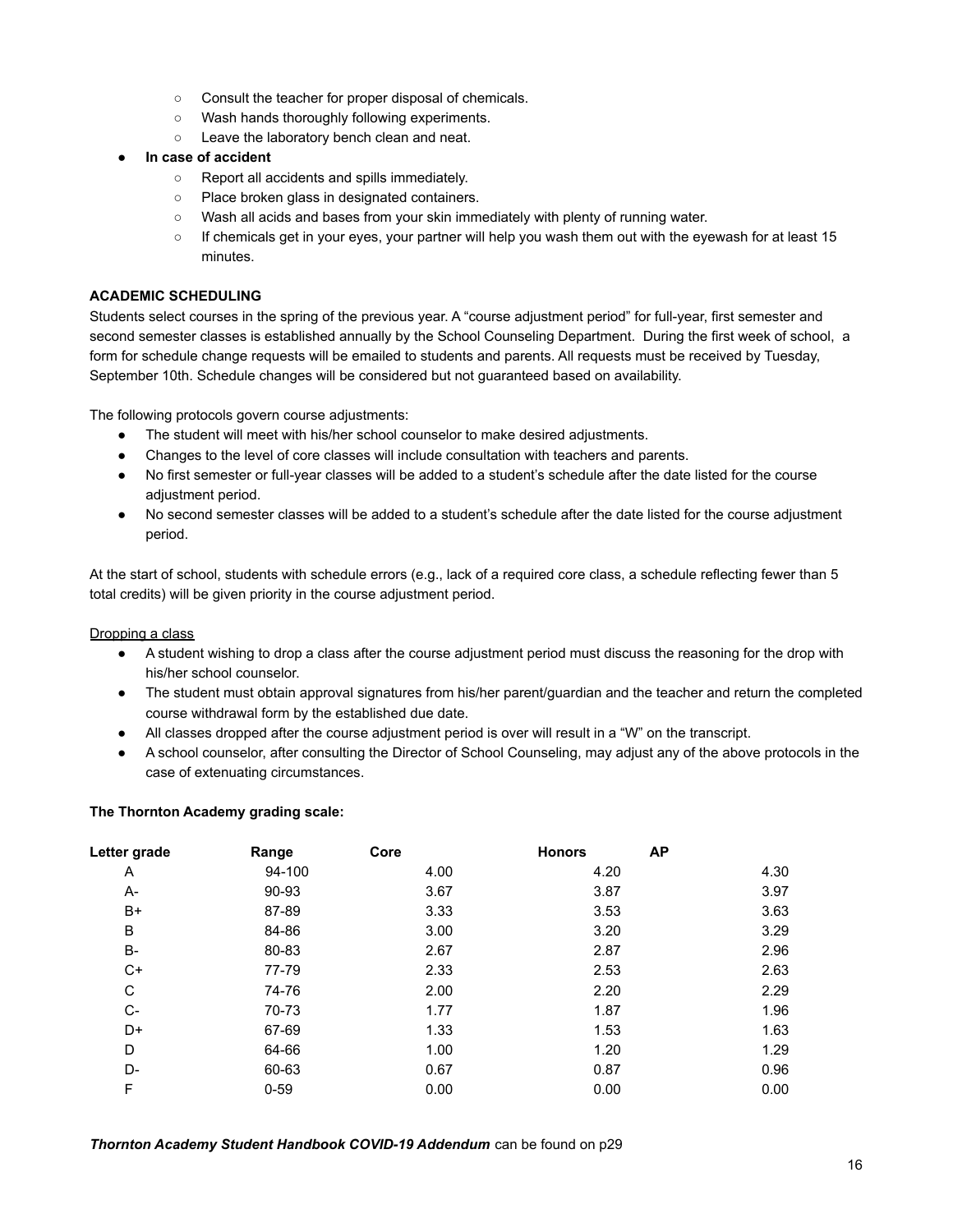**Academic Progress Reports —** Grades are posted online by teachers on the 1<sup>st</sup> and 15<sup>th</sup> of the month.

### **GRADUATION REQUIREMENTS**

**Credits —** The minimum number of credits needed to graduate is 22, of which 15.5 must meet the core requirements. Additional information may be found in the Program of Studies.

**Graduation —** The purpose of graduation is the receipt of a diploma signifying the completion of all high school requirements. Senior activities and the commencement ceremony are for the purpose of celebrating the completion of all high school requirements and the conferring of a diploma. Students who do not meet the graduation requirements will not be allowed to participate in the commencement ceremony. Affected students *may* be able to participate in other graduation activities with the Headmaster's approval.

Thornton Academy considers four years of sequential full-time high school study to be educationally and developmentally appropriate. Therefore, requests for early graduation will not be granted.

#### **MAKE-UP POLICY**

Students are responsible for arranging make-ups or extra help with material missed while absent. It is important to note that certain academic experiences such as guest speakers, films, some experiments, field trips and lectures can never be made up. Make-ups must be completed within one week from the day a student returns from an excused absence. Students cannot make up work from an unexcused absence (see the Attendance Policy for more information). Academic makeup takes precedence over detention and other commitments. All school days are make-up days.

#### **HONOR ROLL**

A student must take 4 one-credit courses or their equivalent to qualify for the Honor Roll. Any non-weighted course or any aide position (e.g., School Counseling Office aide) must be passed for honor roll consideration but will be excluded in the count of A's, B's, and C's.

1st Honors: A student must receive all A's. 2nd Honors: A student must have all A's and B's. 3rd Honors: A student may have all B's OR no more than one C balanced by an A.

## **ACADEMIC-RELATED POLICIES**

All academic policies are posted in the MyTA section of the school website. The policies posted online are the most current.

## **ACADEMIC HONESTY POLICY**

**Preamble**: An integral aspect of preparing students for a changing world involves the development of appropriate and ethical choices with regard to each individual's actions within the community. It is our charge as educators to provide all students with the proper tools to identify improper use, avoid plagiarism and cheating, collaborate responsibly with others, and to appreciate the inherent value in academic honesty. The following policy will guide the Thornton Academy community in adhering to our standards of academic integrity.

**Definition**: Academic Honesty is defined as valuing and demonstrating positive regard for personal integrity and truthfulness, as well as, the intellectual property rights of others.

### **Responsibilities**

Thornton Academy employees will:

- Model and teach academic integrity so that all students are able to produce original work.
- Examples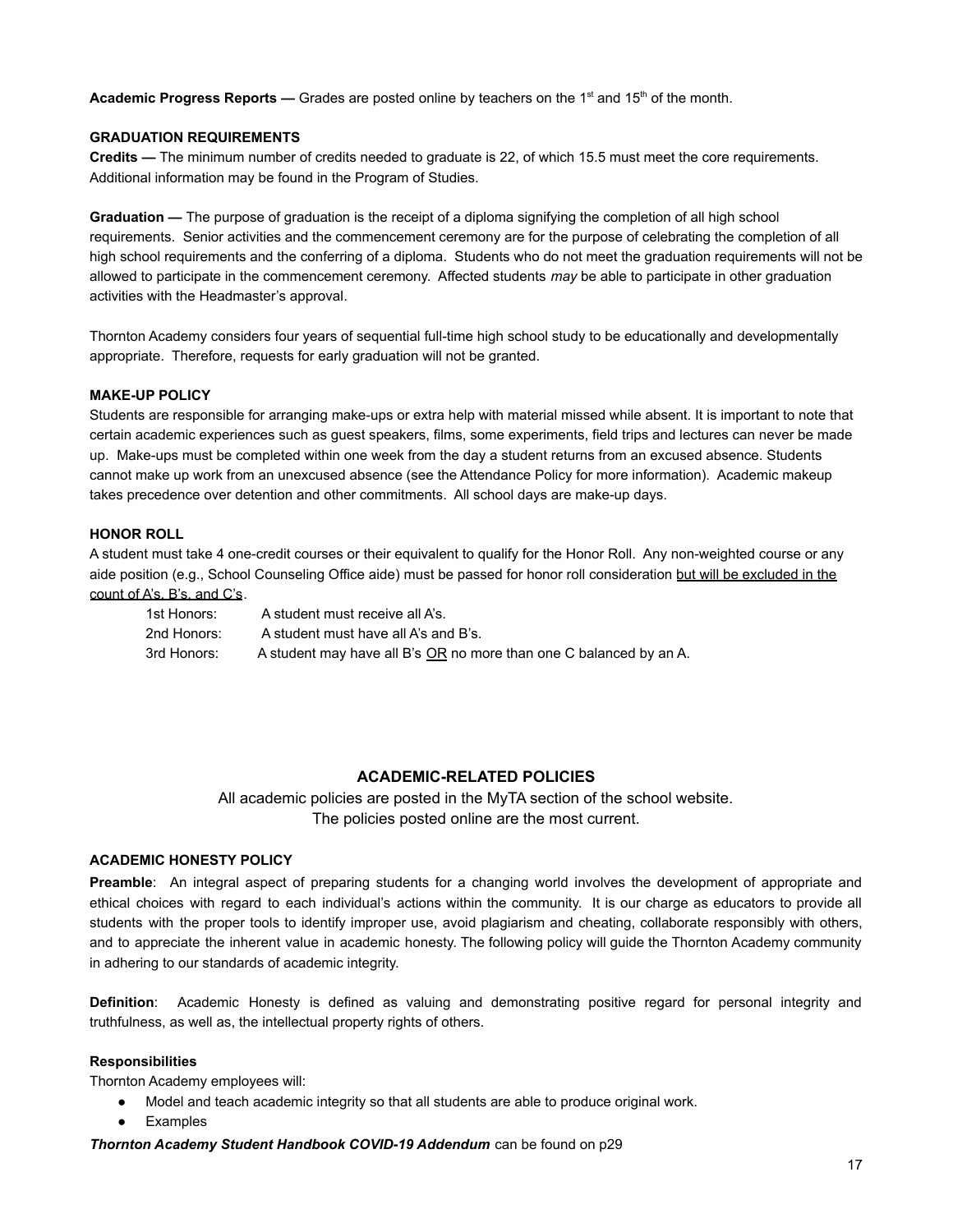- Share exemplars of original vs. unoriginal work
- Teach how to properly cite the work of others
- Post research and style guidelines on course Moodle pages

Thornton Academy students will demonstrate investment by:

- Using the shared skills and resources provided to create original work. When students feel they are not in a position to produce original work, they will seek assistance from their instructor(s) so they can avoid an infraction.
- Not sharing original work with others for the purpose of providing answers publicly or personally
- Examples
	- Make use of resources provided by faculty and staff posted online
	- Seek assistance from appropriate faculty or support staff

## Parents will:

- Support students and staff in creating a community where students will create original work.
- **Examples** 
	- Guide students in taking advantage of academic resources provided by faculty and/or posted online
	- Communicate with staff when a student is struggling with an assignment
	- Support the faculty in helping students recognize the importance of this policy and the value of academic honesty

## **Documentation**

If a teacher determines there is sufficient evidence of academic dishonesty on the part of a student, the following actions will be taken:

- 1. The teacher will discuss the incident with the student(s) involved.
- 2. The teacher will complete the Infraction Form and provide a copy to the student and to the Academic Honesty Committee chairperson.
- 3. The teacher will notify the student's parent(s)/guardian(s) to discuss the infraction and subsequent consequences.
- 4. If the student chooses not to appeal, the Academic Honesty Committee chairperson will record the incident in PowerSchool and retain the documentation.

## **Range of Consequences**

Academic Honesty infractions are cumulative during the student's entire attendance at Thornton Academy. For a first offense, a teacher will impose one or more of the following consequences:

- Require the student to resubmit the assignment for a modified grade
- Assign a reduced grade or zero (0) for the assignment
- Assign a before or after-school teacher detention

For subsequent or multiple offenses, a teacher will impose one or more of the above *AND* one or more of the following consequences after consulting with an administrator:

- Reduce a student's quarter grade by a maximum of 10 percentage points
- Revoke AP or honors weight for a course
- Notify post-secondary institutions, including academic or other bodies
- Retract letters of recommendation, or other awards and commendations
- Recommend an appropriate course placement/level change

## **Consequences may be retroactive for a completed course in which work has been inappropriately shared.**

## **Appeals**

It is the responsibility of the student to demonstrate why the allegation of academic honesty should be overturned. A student may exercise their right to appeal the allegation by following the process below:

1. Within 5 school days of being notified of the allegation, the student must return the completed Infraction Form to their dean.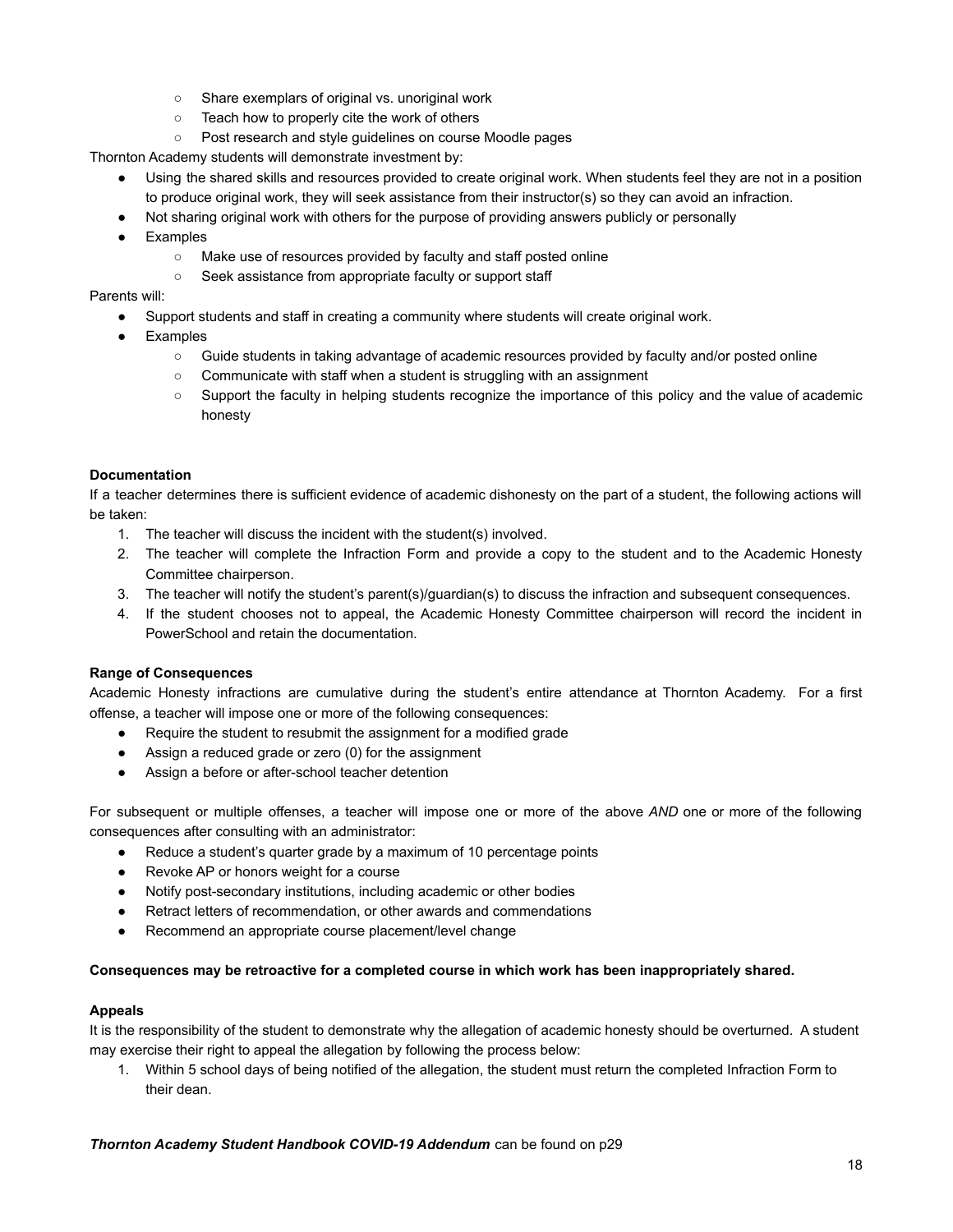- 2. The student must attach a written statement and substantiating documentation that demonstrates grounds for appeal.
- 3. The Appeals Committee, consisting of two members of the faculty and a dean, will consider the documentation and decide to either uphold or dismiss the allegation. The committee may request additional information from appropriate parties.

The student and teacher will be notified of the committee findings in writing. The decision of the Appeals Committee on these matters is final.

### **TECHNOLOGY: ACCEPTABLE USE POLICY**

Thornton Academy is a community built upon trust. This trust demands that our technological resources be used for educational purposes in meeting our mission. We also believe that it is about everything and everyone. Therefore, our use of technology must be as open as possible while providing sufficient safeguards. Our rules are based on three principles: respect oneself, respect others and respect property, so the concept of personal responsibility is important to the school and to the use of any of the technology resources available and/or used on campus.

In order to achieve our mission, meet educational objectives, enhance communication between faculty, staff, students and parents, encourage collaboration and provide for the betterment of the community, Thornton has integrated the use of technology assets across the curriculum. Many courses maintain a web-based component or require computer or Internet access to complete lessons that help realize our educational objectives. We understand that access to the Internet may make available material of questionable educational value and that access to such material is impossible to control totally even with a degree of filtering. But we firmly believe that the value inherent in the total resources available far outweighs the possibility that some members may intentionally or unintentionally access material that conflicts with Thornton's educational goals. Therefore, use of technology resources including the Internet requires the personal responsibility to act in a respectful, ethical, unselfish, efficient and legal manner.

The use of Thornton Academy's technology resources and access to the Internet is a privilege that provides wonderful educational benefits as well as new responsibilities. Depending on the circumstances and degree, any inappropriate use of our technology resources, remote learning environments, the TA network or Internet would result in appropriate consequences ranging from a warning to legal action. Such rules also apply to personally owned technology devices used on the Thornton Academy campus. A sampling of the use of technology that violates the spirit or intent of Thornton Academy's Acceptable Use Policy follows. Any action not explicitly prohibited below should not be equated with tacit permission. Behaviors inconsistent with Thornton's AUP include but are not limited to:

- Circumventing TA's web filtering system
- The use of proxies to access restricted web-pages
- Using on-line chat, mail, social networking, or VOIP to harass, intimidate or libel
- Sending hate mail, chain letters or use of discriminatory remarks
- Using any electronic device or the web to plagiarize or cheat
- Sharing or misusing IDs and passwords
- Installation of software or attempts to access private servers or databases
- Physical damage to equipment
- Violating copyright or other intellectual property laws or licensing agreements including MP3s, videos, podcasts, etc.

The Academy strictly prohibits screenshots, pictures, audio/video recording and distribution of any remote or in person educational experience.

The Academy reserves the right to deny, revoke or suspend, without prior notification, specific user privileges and/or to take other disciplinary action, including suspension or expulsion with loss of tuition (if applicable) from school, for violation of this policy.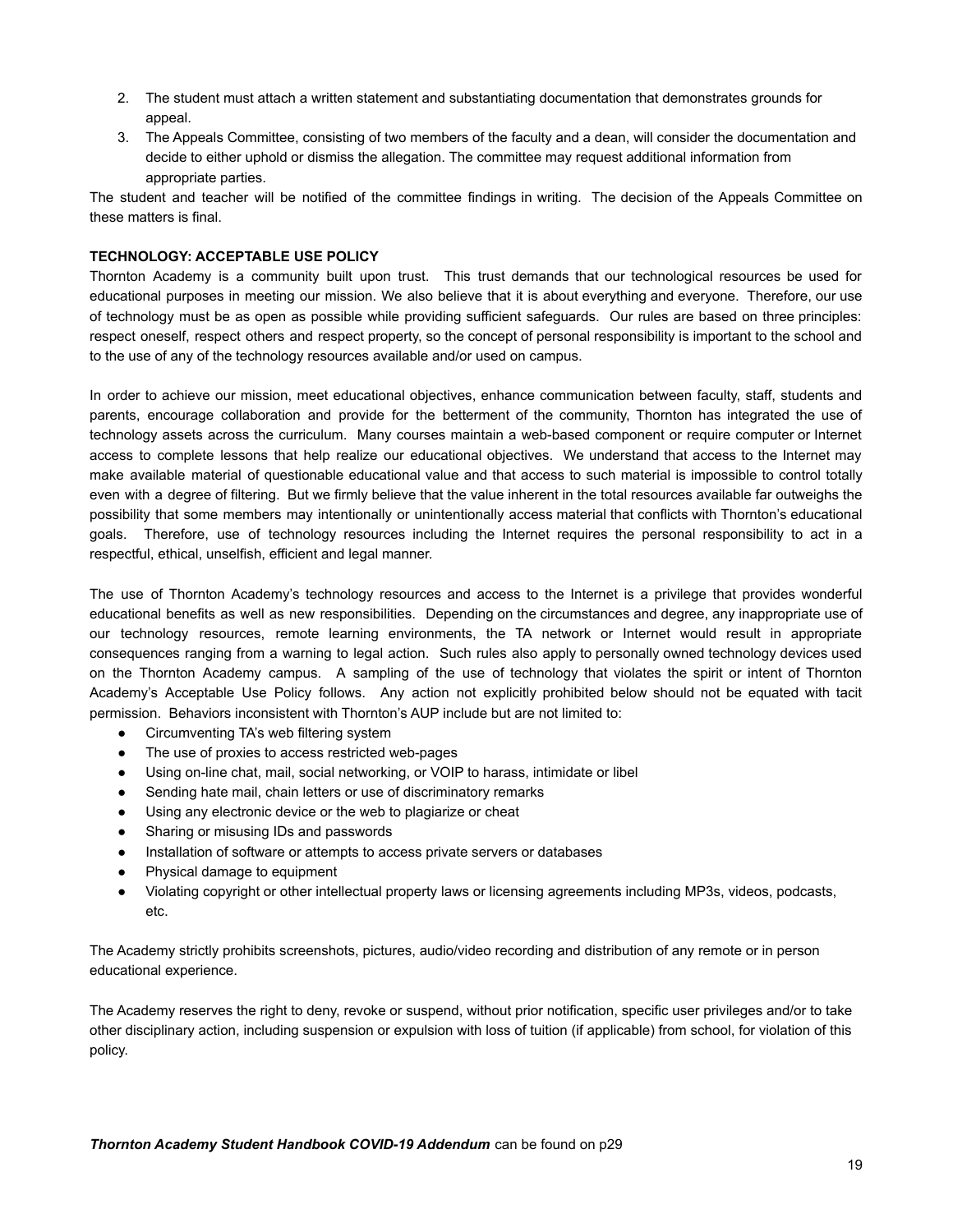Students, and where appropriate parents/guardians, agree to engage in remote educational experiences in a quiet, private area to the extent practicable given the circumstances, in order to minimize background noise and distractions and to protect the integrity of student engagement as well as student confidentiality

Parents/guardians and other household members who normally are not privy to day-to-day classroom and group service discussions agree to respect and keep confidential any personal or private information inadvertently discovered about other students due to proximity to remote education.

The Academy will deem what is inappropriate use and the consequences of such misuse; the decision will be final. User members should understand that school and law enforcement officials may access personal files at any time and that e-mail is not considered private communication.

The Acceptable Use Policy will be explained and clarified to employees and students at the beginning of, and as needed, throughout each school year. The August parent mailing will include a copy. The policy is reviewed annually. The basis for this policy is that of accepting the personal responsibility to use technology resources including the Internet in an appropriate and respectful manner.

## **EXTRACURRICULAR ACTIVITIES**

Thornton Academy offers a wide variety of supervised extracurricular activities and encourages all students to participate. All notices of club meetings, social events and general information are emailed to students daily.

Students participating in any extracurricular activities are expected to conduct themselves in an appropriate manner and to follow the instructions of advisors, coaches, and/or chaperones. Improper conduct may result in a student being prohibited from participation. Students must attend school or have an excused absence on the day of any extracurricular activity in order to participate in the activity. Participation in school activities and function may be revoked if a student's behavior and/or attendance are unsatisfactory. Attendance at school functions such as dances, athletic contests and other co-curricular activities is a privilege.

#### **Academic Clubs**

Classics (Latin & Greek) Club Robotics Club] Chinese Club French Club

German Club Math Team \* National Honor Society Science Olympiad Spanish Club

*\* Indicates that the Faculty Council selects from student applicants*

#### **Community Service & Interest Clubs**

Action Team (Volunteers of America) Anime Ambassador Program Amnesty International Anglers Society Art Club Big Sibs Club \* Chamber Singers Chess Club \* Chorus Civil Rights Team Community Leaders Club

Cycling Club \* Dance Company Debate Club Drama Club Environmental Club Equestrian Club Gay/Straight/Transgender Alliance (GSTA) History Day INK (online magazine) INTERACT Club \* Jazz Band Model United Nations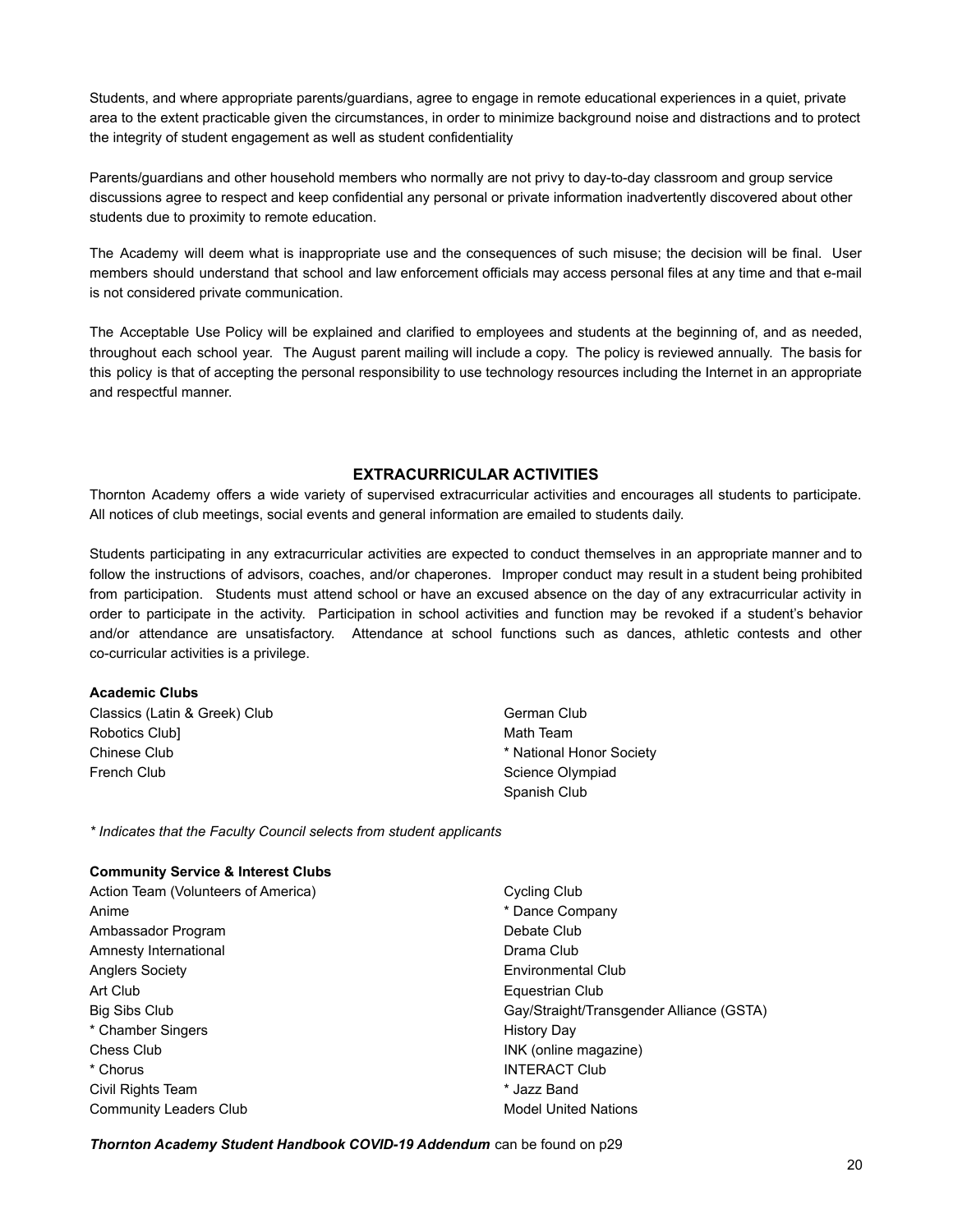Neuroscience Club \* Orchestra Outdoor Adventure Club \* Pep Band Ribbon Club (supporting cancer awareness) Ski Club (Shawnee Peak) Speech Team Student Council (see description below) Student Media Team \* TATV

Tabletop Gamers TA Players (drama club) \* Treble Choir \* Tripod (yearbook) Unified Cheering Unified Club Vietnamese Student Association WAGER (Women and Gender Equal Rights) World Affairs Club

\* *Indicates an activity is credit-bearing*

#### **Student Council**

Student Council leads the Thornton Academy community in team building, community building and school spirit activities. Co-advised by Ms. Lasante and Mrs. Martin, Student Council sponsors Homecoming, the Thanksgiving food drive, adopting families for gift-giving at Christmas, Winter Carnival and Children's Winter Carnival, Teacher Appreciation activities, and so much more. You, the students, elect representatives from your classmates to be members of the Student Council. All students are encouraged to become involved, run for Student Council office, serve on Council committees, and suggest ideas for activities and new ways to serve students' interests and needs.

## **ATHLETICS**

Thornton Academy offers a wide variety of supervised athletic activities in two different leagues, and encourages all students to participate. **FMI:** Mr. Stevens (ext 4406)

#### **Sports Teams**

| Baseball                        |
|---------------------------------|
| Basketball (MPA and MAISAD)     |
| Cheerleading                    |
| Cross Country, boys & girls     |
| Field Hockey, girls             |
| Football                        |
| Golf, boys & girls              |
| Ice Hockey (Boys)               |
| *Ice Hockey (Cooperative girls) |
| Lacrosse, boys & girls          |
| **Skiing                        |

**Softball** Soccer, boys & girls (MPA and MAISAD) Swimming/Diving, boys & girls Tennis, boys & girls Track, Indoor, boys & girls Track, Outdoor, boys & girls Unified Basketball, boys & girls Volleyball, girls Weightlifting, winter/spring \*\*\*Wrestling

\**Thornton Academy fields a cooperative girls ice hockey team with Biddeford High School, Sanford High School and Wells High School.*

*\*\*Thornton Academy does not field a skiing team, but interested students may compete as cooperative individuals affilated with an area school.*

*\*\*\* Thornton Academy competes in a cooperative wrestling team with Biddeford High School.*

## **ATHLETIC POLICIES**

The complete Upper School Athletic Handbook and the athletic participation form are posted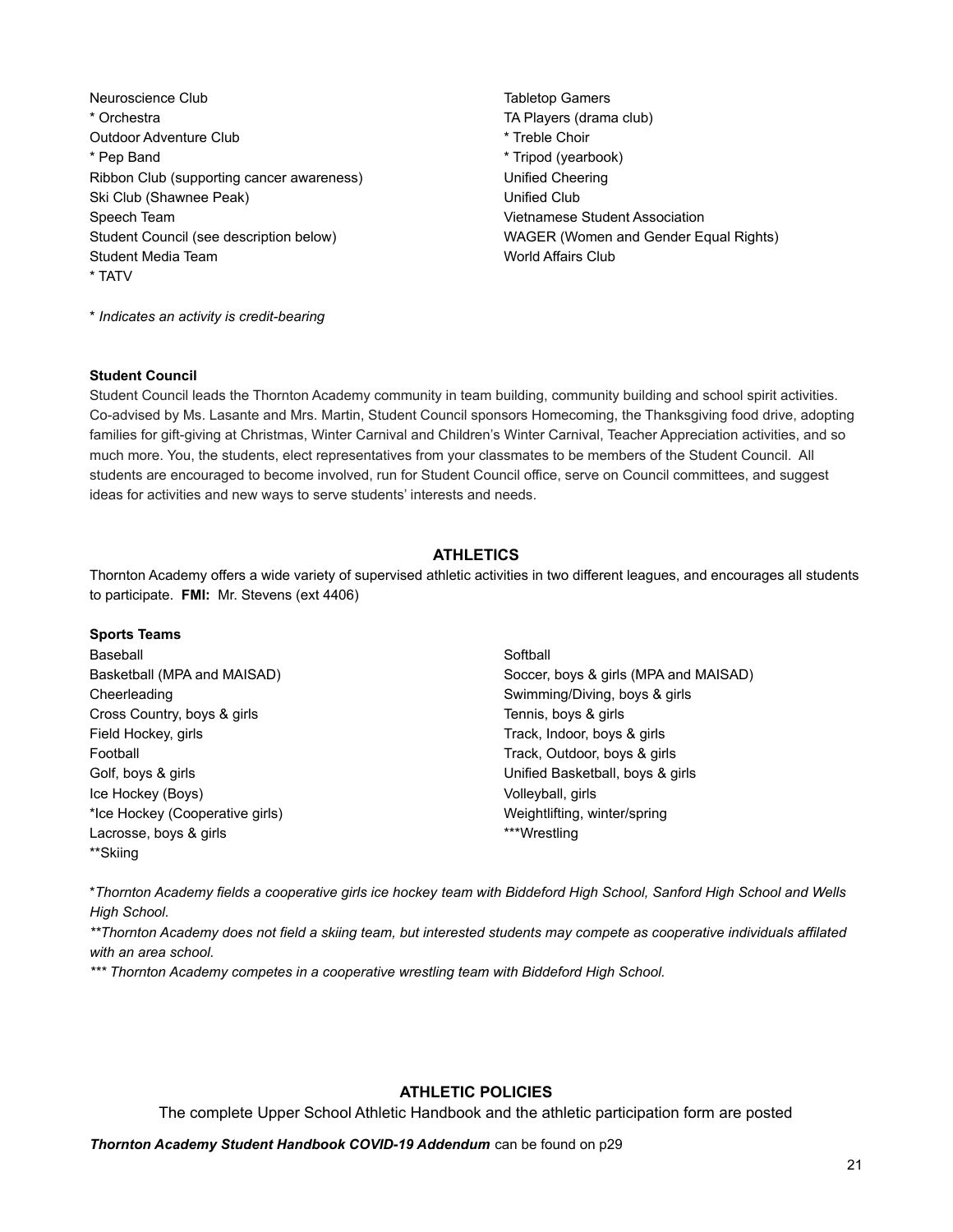## at the MyTA section of the school website.

**Eligibility Requirements —** Since Thornton Academy participates in athletic competitions under the auspices of the Maine Principals Association, eligibility requirements for athletics meet MPA requirements. To be eligible to participate in athletics, a student must have passed (A-D & P) the equivalent of four one-credit subjects in the first, second and third quarters. In the fourth quarter, a student must pass the equivalent of four one-credit subjects and accumulate four credits toward graduation in order to be eligible to participate the following fall.

A student who is ineligible may practice with the team, but will only be granted eligibility to fully participate in athletic competitions (games, meets, etc.) if they receive passing grades (A-D & P) in the equivalent of four one-credit subjects at the progress report date following the quarter that initially deemed them ineligible.

Progress report dates are as follows:

- $Q1 = 9/15/21$  (2 weeks)
- $Q2 = 12/3/21$  (4 weeks)
- $\bullet$  Q3 = 2/18/22 (4 weeks)
- $Q4 = 5/6/22$  (4 weeks)

The following additional requirements also apply for students participating in athletics:

- 1. Students must be under 20 years of age.
- 2. A student's eligibility to compete at the varsity level is limited to the first eight semesters following the date that he or she enters ninth grade.
- 3. Extensions of this rule must be approved by an external review board (the MPA Eligibility Committee).
- 4. A student transferring from one school to another without a corresponding change of address by his or her parents/guardians may only become eligible to participate in interscholastic athletics if an MPA Transfer Waiver Approval Form is properly filed with the MPA office, with the student, parents/guardians, sending principal and receiving principal all certifying that the transfer was not primarily for athletic purposes.
- 5. A student declared ineligible due to the transfer rule shall be eligible to participate only after being in attendance at the new school for three hundred sixty-five (365) consecutive calendar days, which will begin with the first day of attendance at the new school.

## **Other athletic requirements:**

- Before participating in athletics, students and their parents/guardians must read the Athletic Policy and sign a Thornton Academy Waiver Form and Emergency Release Form, which must be returned to the Athletic Director.
- Thornton Academy requires students to have a physical examination before beginning any school sport. The required forms are available in the nurse's office, the Main Office, and online (www.thorntonacademy.org/athletics). Completed forms must be submitted to the Nurse's Office for clearance. Substitute notes and incomplete forms will not be accepted. Athletes must also be current with all immunizations.
- All athletes are required by Thornton Academy or the Maine Principals; Association to submit evidence of having passed a physical exam with a medical history every other year between sixth grade and graduation. Athletes may not participate until the school nurse receives physical exam forms signed by a physician AND a health history form signed by the athlete and parent/guardian. The health history form must be submitted each academic year with any changes noted. Health history forms will be reviewed annually by the school nurse, who will consult with the school physician if any conditions arise warranting the need for another complete physical exam before proceeding with the upcoming athletic school year. Students who have sustained major injuries or medical illnesses should have a physical exam before participation resumes.
- Any athletic equipment that is issued to a student becomes that student's responsibility. Students who lose or damage school-issued equipment will be required to pay for it.
- Any violation by an athlete of Thornton Academy behavior expectations delineated in this Handbook may result in suspension from athletic participation or removal from a team.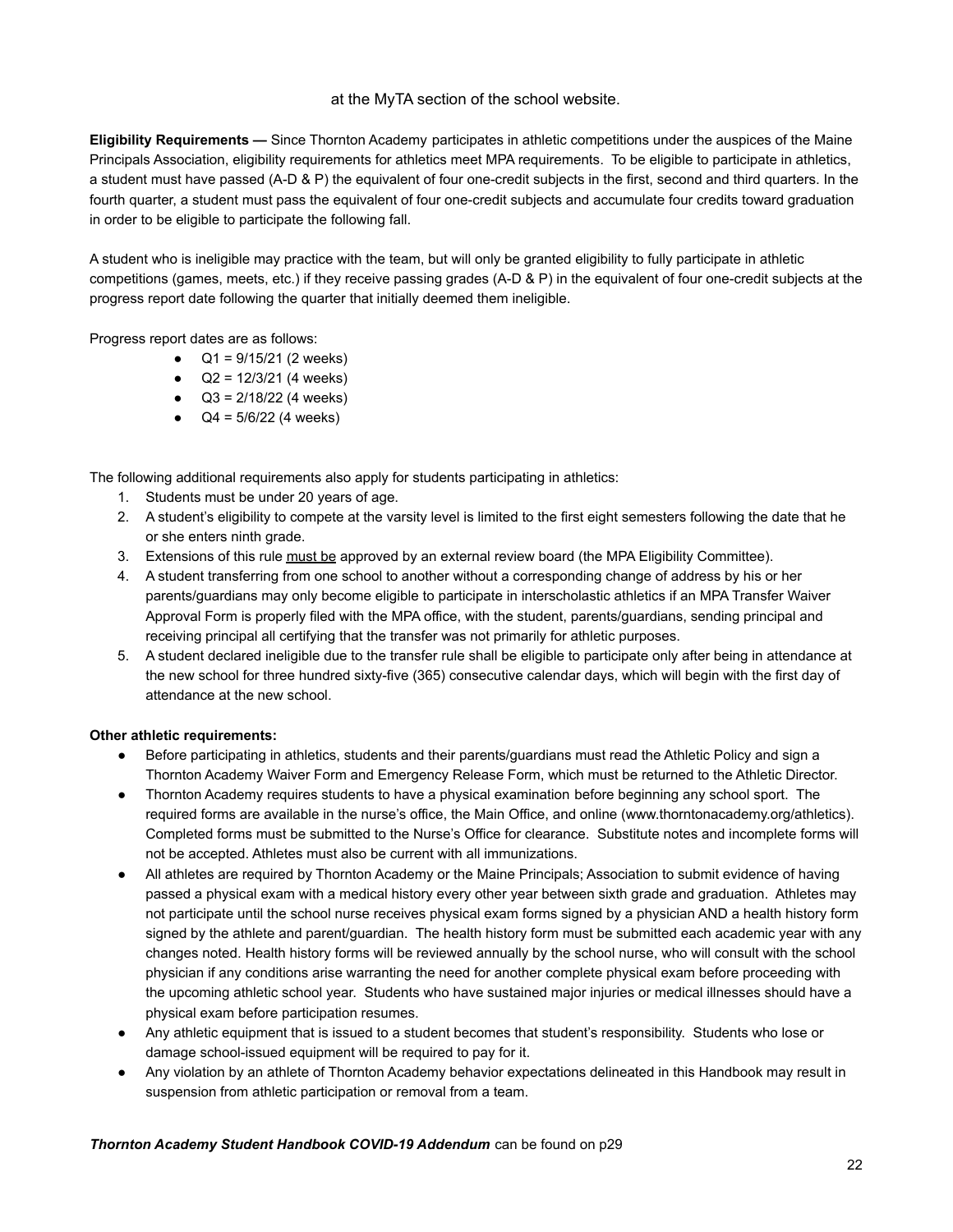## **HEALTH**

**School nurses:** Students who become ill during school should see a school nurse. The nurse will determine whether a student should be dismissed or can return to class. The nurse will notify parents/guardians if a dismissal is needed for health reasons. Please refer to the Thornton Academy [Communicable Disease Policy](https://resources.finalsite.net/images/v1598027453/thornton/d5qe04mrn4qvlejl6nfe/TACommunicableDiseasePolicy_20.pdf) for specific information. A student who has an accident either on school grounds or at any school-sponsored event should report the accident immediately to a Thornton Academy staff member. An Accident Report should be completed and kept on file in the nurse's office.

**Medication**: It is the policy of Thornton Academy that only essential medications will be administered during school hours. Whenever possible, the schedule of medication administration should allow a student to receive all prescribed doses at home. At least the first dose of medication should be administered at home prior to being administered in the school setting.

- 1. If it is necessary for a student to take medication during school hours, the school nurse or designee(s) will administer the medicine in accordance with the following:
	- a. A permission form (*Thornton Academy Release to Administer Medication*) must be completed and signed by the parent or legal guardian.
	- b. Documentation of a physician's prescription is required.
	- c. The medication must be sent to school in a **pharmacy labeled container** with the name of the medication, date, dosage and the name of the student who is to receive it.
	- d. Changes in the medication administration will be made according to a physician's prescription **only**.
	- e. Parents /guardians are responsible for picking up the student's medication(s) at the end of the school year or the student's last day of enrollment. Any medication that is left at school seven (7) days after the student's last day will be discarded.
- 2. Students are not allowed to carry prescription or over-the-counter (OTC) medication at school. An exception may be made for emergency medications. Parents/guardians are responsible for providing emergency medications including, but not limited to inhalers, Epi-Pens, and diabetic medications.
- 3. Parents or legal guardians must complete the following annually:
	- a. A *Permission for First-Aid and Emergency Treatment* form must be completed to allow the nurse to administer OTC medications.
	- b. Student Medical History Form
- 4. Thornton Academy reserves the right to refuse any request to administer medication(s).

## **ADDITIONAL STUDENT LIFE INFORMATION**

**Graduation Fees —** Senior year dues of \$40 are assessed to each senior. These funds cover the cost of graduation expenses such as cap and gown purchase and diploma preparation. Dues are payable at any time during senior year, and must be paid prior to a student's participation in any end-of-year senior activities, **including prom.** Payment can be made through a student's MySchoolBucks account

**Lockers —** Lockers should be kept neat, clean and locked at all times. Students should not share lockers. Any locker that is not working may be reported to the Deans' Office. Students should note that all campus lockers and locks are the property of Thornton Academy; the Academy reserves the right to inspect lockers periodically.

**Note:** Students are responsible for securing property in lockers, including those in the gym. Thornton Academy is not responsible for loss of personal property.

**Valuables —** Students are advised to bring only as much money as needed for the day. Valuables should not be left unattended. Thornton Academy is not responsible for theft.

**Lost And Found —** Anything found around campus may be returned to the Attendance Office. Students are encouraged to check with the Attendance Clerk.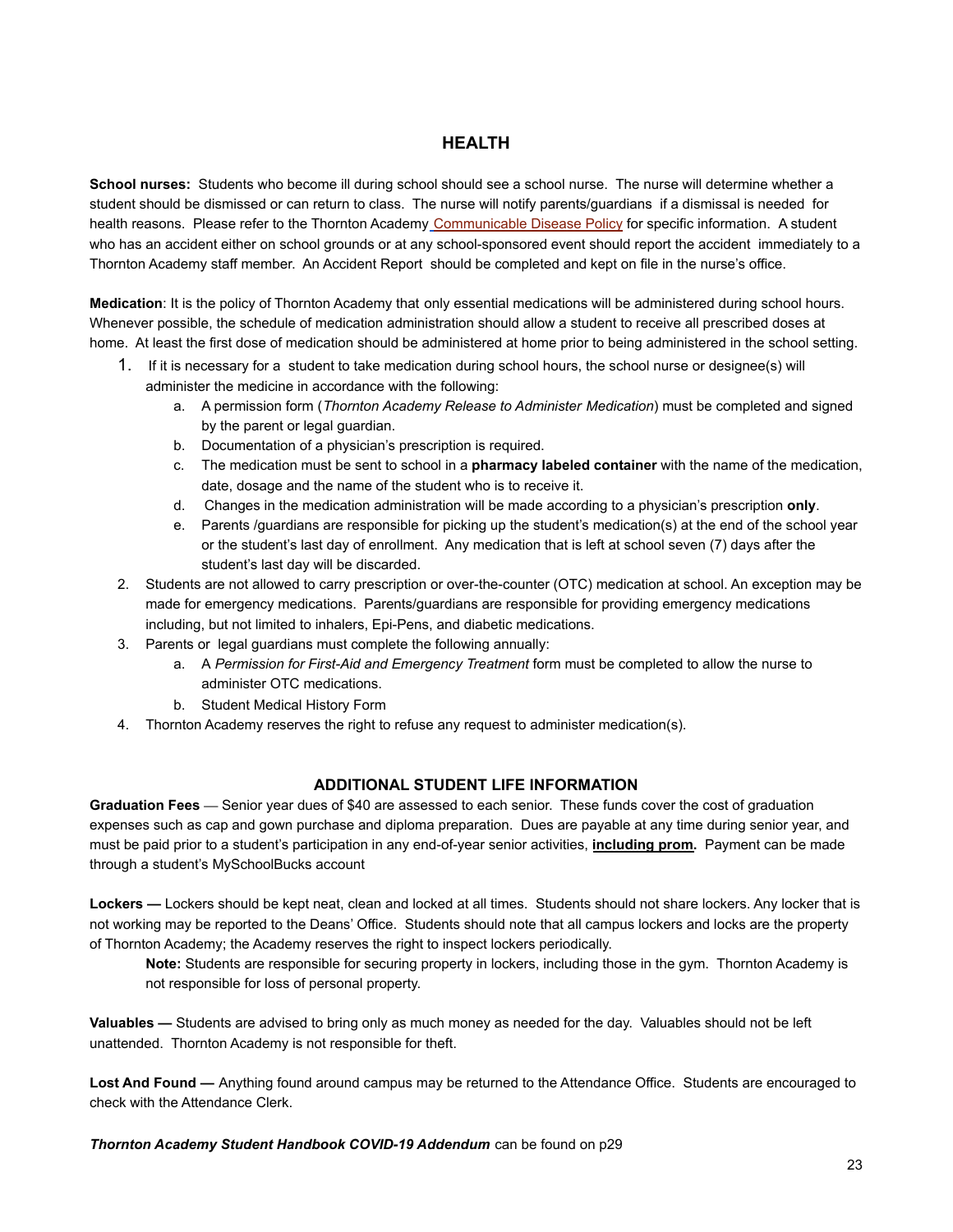**Drop Off of Student Items** - Dropping off items for students is not allowed. Students should ensure they arrive at school with everything they will need for the day.

### **Study Hall Guidelines:**

- Students must check in with their assigned teacher for attendance.
- Students must have an academic pass to leave the study hall.
- Card playing, dice games and video games are not allowed.
- Students should clean their table/area before leaving the study hall.
- Cell phone use is not allowed in quided study hall

## **CAMPUS PARKING POLICY**

The campus parking policy protects the safety of students, staff, and visitors using Thornton Academy's parking lots. The intent is to create a clear and efficient process to determine appropriate use of the parking lots on campus.

### **Eligibility Requirements**

- Only Junior and Senior students are permitted to bring vehicles to school.
- Students must be positive school citizens, and in good standing.
- Any student bringing a vehicle to school must have an active driver's license

A valid parking pass must be displayed while parked on campus. Students must park properly and only in the two designated student lots, which are near Linnell Gymnasium and near the Scamman Science Building. Parking around the retainer pond will be nose in parking from the corner of the facilities building toward Route 1 to the island at the stop sign. Parking from the Facilities building to the loading dock will be parallel parking only. Any parking on grass areas not designated for parking are subject to towing.

#### **Parking Violations**

Violations are divided into four categories: Parking Violations, Safety Violations, Attendance Violations, and School Policy Violations/Criminal Activity. Thornton Academy reserves the right to skip steps in the below timelines based on the seriousness of the violation.

Thornton Academy retains the right to have a vehicle towed if the need should arise. If a student parks on campus while their parking privilege is suspended or has been revoked the vehicle may be towed. School administration will further address such issues at their discretion.

Parking violations include, but are not limited to:

- Parking without a permit
- Double parking
- Parking in Visitor Parking zone
- Parking in fire lanes
- Parking in Handicap Reserved spaces without permission
- Parking in staff parking areas including staff lot on Fairfield Street
- Blocking the loading dock area
- Parking in the bus loops
- Loitering
- Engine idling or revving

Parking Violations will be enforced in the below manner:

- First Offense: Parking ticket
- Second Offense: 5-Day parking suspension
- Third Offense: 10-Day parking suspension
- Fourth Offense: 90-Day parking suspension
- Fifth Offense: Revocation of parking privileges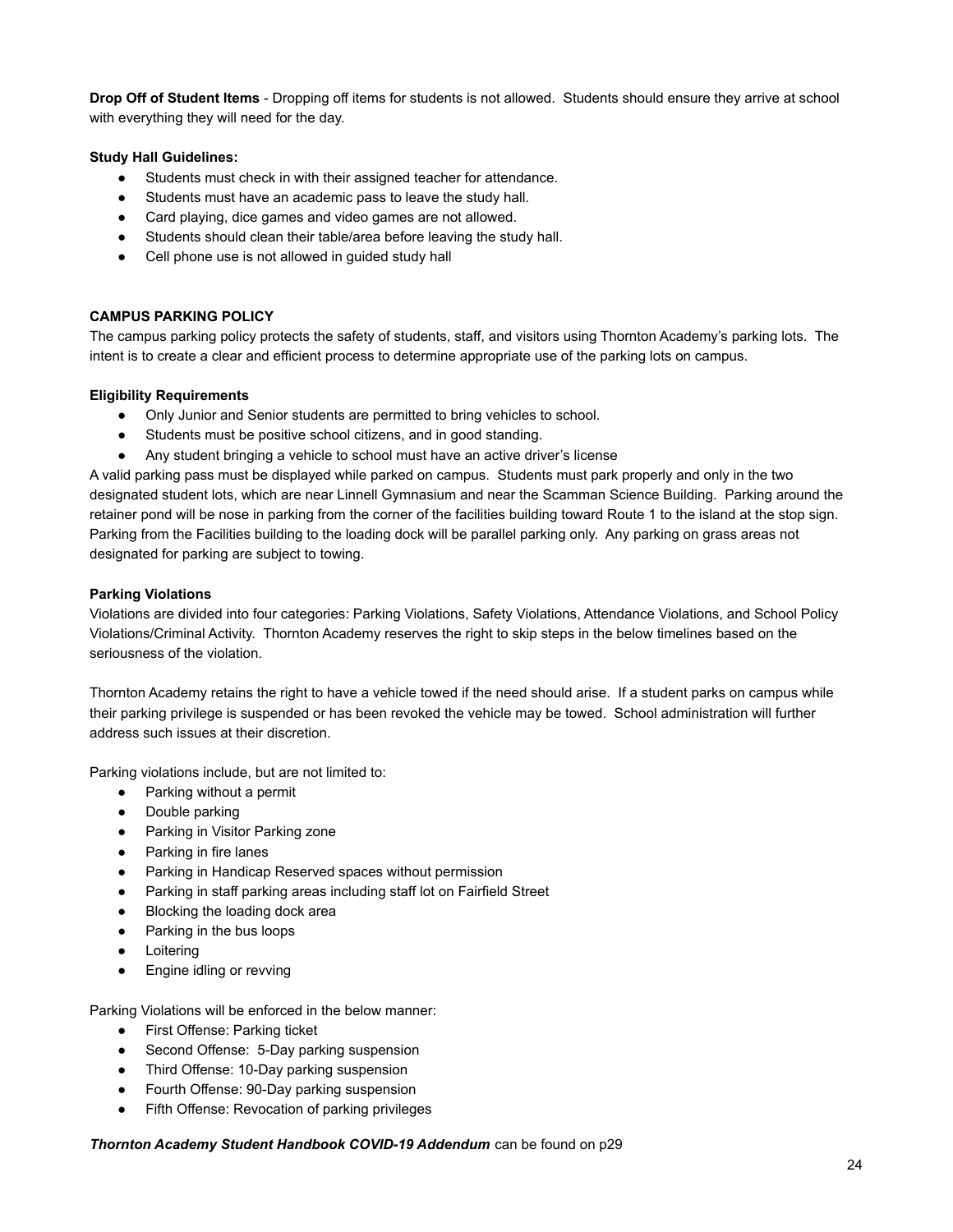Safety Violations include but are not limited to:

- Stop sign violations
- Failure to stop for pedestrians in crosswalks
- Spinning or squealing tires
- Excessive acceleration
- Excessive or unsafe speed

Safety Violations will be enforced in the below manner:

- First Offense: 10-Day Parking Suspension
- Second Offense: Revocation of Parking Permit

**Note:** Safety Violations will be referred to the Saco Police Department for investigation and charges will be brought forth when applicable.

School Policy Violations/Criminal Activity where the vehicle is involved include but are not limited to:

- Drug violations
- Alcohol violations
- Weapon violations
- Fighting
- Assaults
- Bullying as outlined in relevant school policy

If any student's vehicle is used in furtherance of any violation under this section, that student will be held accountable under this section regardless of their physical proximity to the violation.

School Policy Violations / Criminal Activity will be enforced in the below manner:

- First Offense: 60-Day Parking Suspension
- Second Offense: Revocation of parking privileges

## **ANNUAL POLICY NOTIFICATIONS**

Thornton Academy notifies parents and students annually of the following policies:

- Access to student information
	- Release of educational records
	- Information designated as "directory information"
	- Parental rights
	- College and military access
	- Third party access
- Survey administration
- Pesticide use

## **Access to student information**

### Educational Records

Educational records may be shared with school officials who have a legitimate educational interest in the information. The following definitions apply:

- *School officials* include but are not limited to permanent and temporary faculty, administrators, advisors, athletic personnel and administrative support staff.
- *Legitimate educational interest* is a need to review a student's record in order to fulfill a school official's professional responsibility at the school.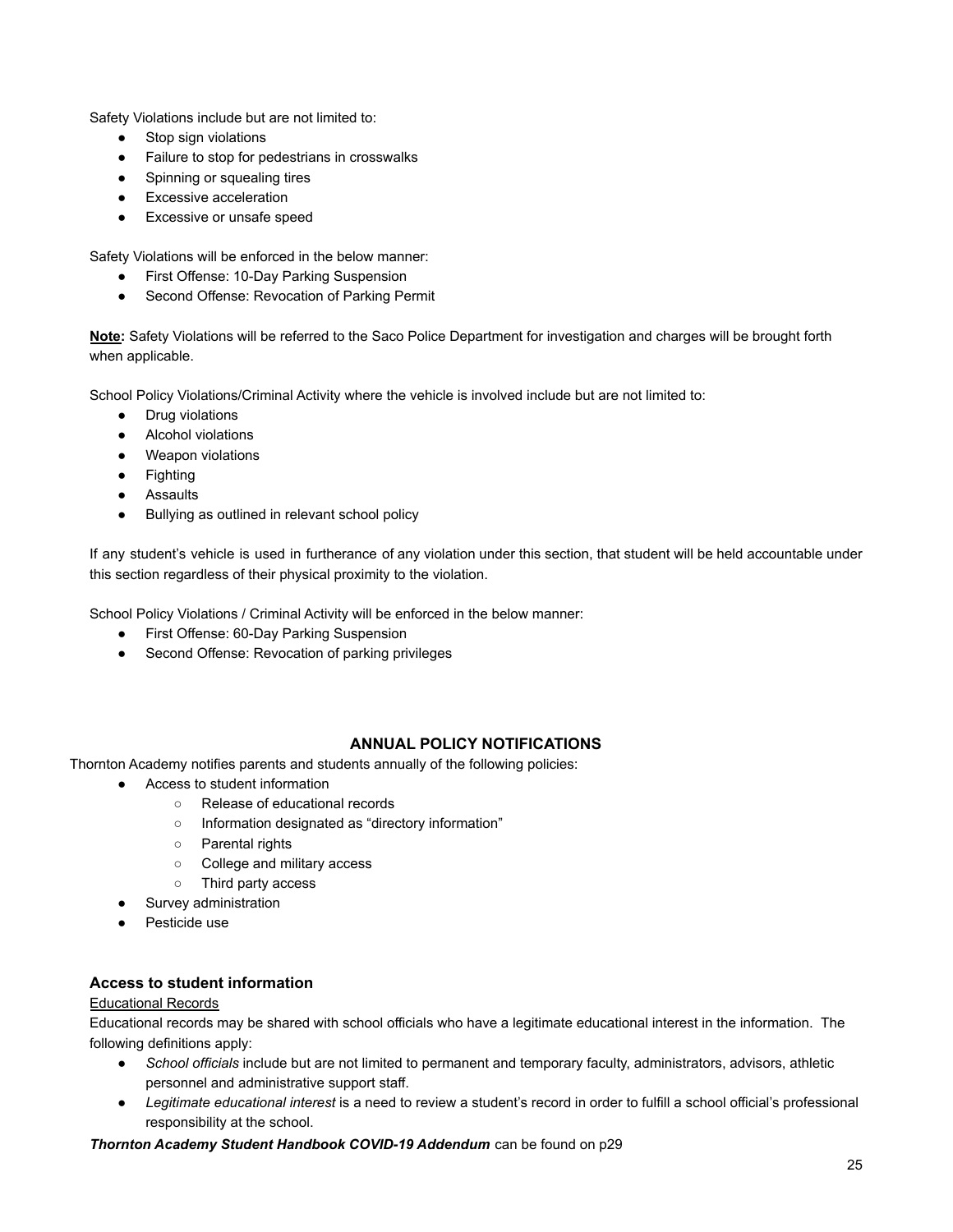Thornton Academy will release copies of a student's educational records in accordance with: the requirements of MRS 20-A, Ch 221, §6001, and the records release guidelines established by the Family Educational Rights and Privacy Act (FERPA), which protects the privacy of student education records. This includes the release of a student's educational records at the request of a school administrative district to which the student is transferring. In addition, Thornton Academy will release a student's educational records to a criminal justice agency according to all guidelines outlined in §6001.

## Privacy and Directory Information

Schools may share basic student information, designated as "directory information," without prior written consent. The following data are considered directory information:

- Student name, grade level, address, phone number, email address and photo
- Degrees, honors, and awards received
- Participation in official school activities (e.g., clubs, sports, school/class events)
- Athletic team rosters with weight and height of all players

Directory information will be disclosed only to benefit, promote and celebrate the school and its students. Examples of directory information disclosure include but are not limited to:

- Honor roll or other recognition lists
- School programs (e.g., athletic, graduation, performance)
- Release of graduate names and photos
- Student produced materials and media (e.g., Tripod, Carpe Diem, TA-TV)
- School produced materials (e.g., publications, TA websites/social media, performance CDs or DVDs)

## Parental Rights and Educational Records

Parents/guardians may:

- Inspect and review their student's educational records
- Request in writing an amendment to educational records in the event of inaccuracy
- Consent or dissent in writing to disclosure of the student's record and any non-directory or directory information by September 30 of the current school year or within thirty (30) days after enrollment

## College and Military Access (Upper School only)

- Thornton Academy is authorized to share students' contact information (name, address, telephone) with colleges and the military. This typically applies to juniors and seniors only.
	- In the event that a parent/quardian does not wish to have a child's contact information shared with either colleges and/or the military, the school must be notified in writing by September  $30<sup>th</sup>$ .
	- An email to a child's school counselor is an acceptable form of written notification

**FMI**: School Counseling Office: 282-3361, ext 4454

● Non-directory information is private information and is never released without written parental consent.

## Third Parties contracted by Thornton Academy

- Each year Thornton Academy selects a company for provision of school-related products such as caps and gowns, class rings, yearbooks, school IDs and graduation ceremony photographs.
- Students' names and addresses will be provided to reputable vendors only for notification about these or similar school-related products.

| <b>FMI:</b> | TAMS Office (gr 6-8)               | 282-3361, ext 4408 | Mrs. Crepeau |
|-------------|------------------------------------|--------------------|--------------|
|             | School Counseling Office (gr 9-12) | 282-3361, ext 4454 | Mrs. Martin  |

## Survey Administration Policy

- Thornton Academy does not allow any third party to administer a survey to students without prior notice.
- Thornton Academy does not allow any third party to administer a survey that collects personal information for the purpose of marketing or selling.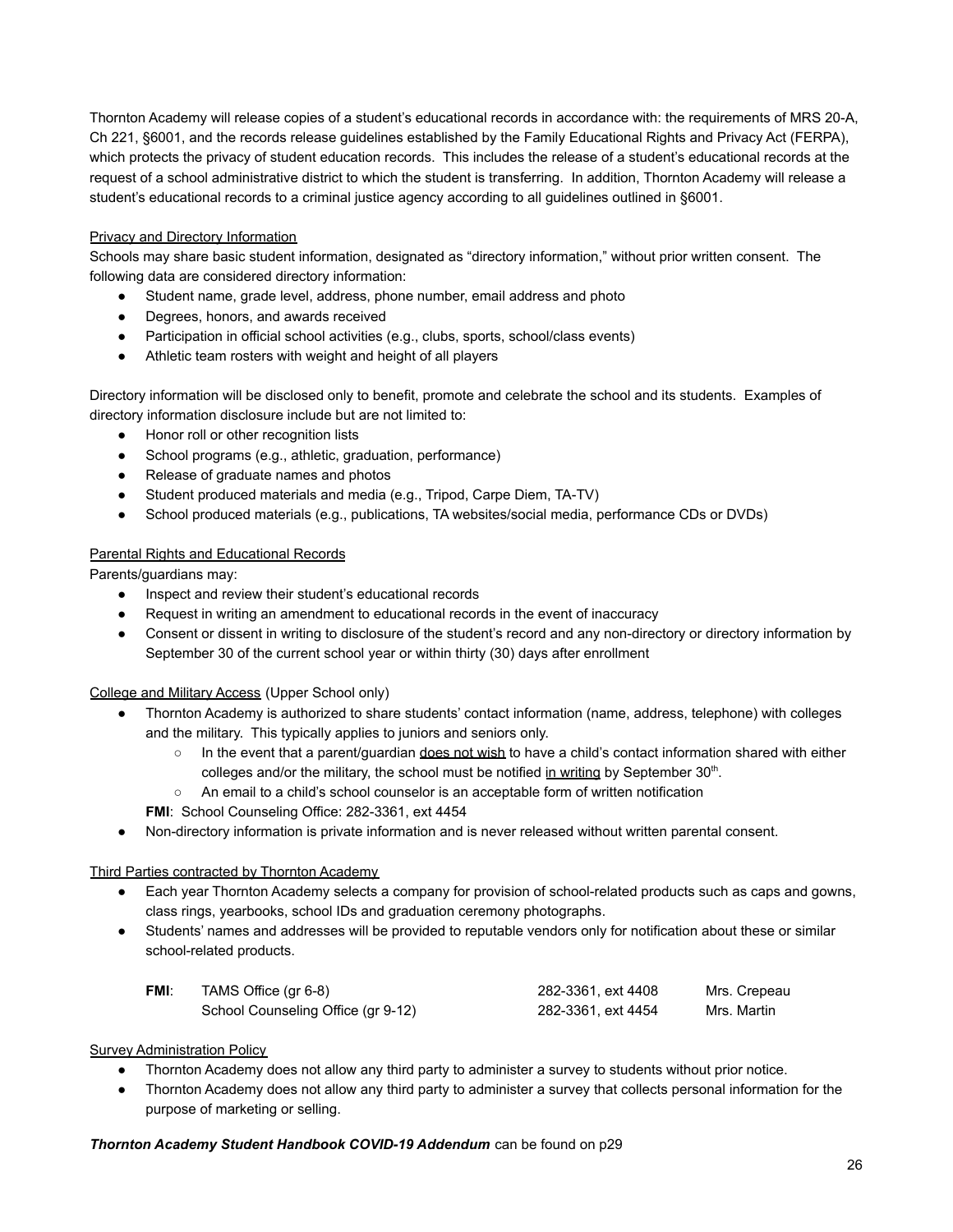- Thornton Academy does not allow any third party to administer any survey that collects information that can be linked to a particular student.
- The school limits the number of surveys administered to a minimum to avoid disruption of class time.
- Thornton Academy reviews any survey administered to students by staff or other students for admissibility under this policy.

Thornton Academy occasionally agrees to administer surveys on behalf of credible agencies (e.g., the Maine Department of Education). These surveys might ask students to reveal information related to any of the following:

- Political affiliations or beliefs held by the student's family
- Psychological issues of the student or the student's family
- Sexual attitudes or behaviors
- Antisocial, self-incriminating or illegal behavior of students
- Critical appraisals of other individuals with whom the student has close family ties
- Information related to a legal privileged relationship such as attorney/client or doctor/patient
- Religious practices, affiliations or beliefs held by the student or student's family
- Income, when the information is not related to evaluating eligibility for any type of financial assistance

Parents may request copies of a survey's instructions (and in some cases, a copy of the survey itself) before the survey is administered. Thornton Academy does not permit parents to withdraw their child from survey participation for any reasons except for these already excluded above.

| FMI: | TAMS Office (gr 6-8)               | 282-3361, ext 4408 | Mrs. Crepeau |
|------|------------------------------------|--------------------|--------------|
|      | School Counseling Office (gr 9-12) | 282-3361, ext 4454 | Mrs. Martin  |

#### Pesticide Use Policy

Thornton Academy makes every effort to use high-toxicity pesticides only as a last resort. The school has designated the Facilities Director as the integrated pest coordinator to authorize any pesticide use.

At least five days before the application of higher risk pesticides expressly governed by state law, notification will be posted on the school website ([www.thorntonacademy.org\)](http://www.thorntonacademy.org).

The following informational materials are also available upon request:

- Records of prior pesticide applications
- Labels and material safety data sheets for the pesticides used

**FMI:** Office of Facilities Management 282-3361, ext 3361 Ms Paquette

## Annual Notification of Physical Restraint and Seclusion Policy

These procedures are established for the purpose of meeting the obligations of Thornton Academy's policy governing the use of physical restraint and seclusion. Please click here for the full policy: **[Annual Notification of Physical Restraint and Seclusion Policy](https://drive.google.com/file/d/1Q1WBkT7GwVGrRMV6RyWdc4P_mbjlDeCa/view?usp=sharing)**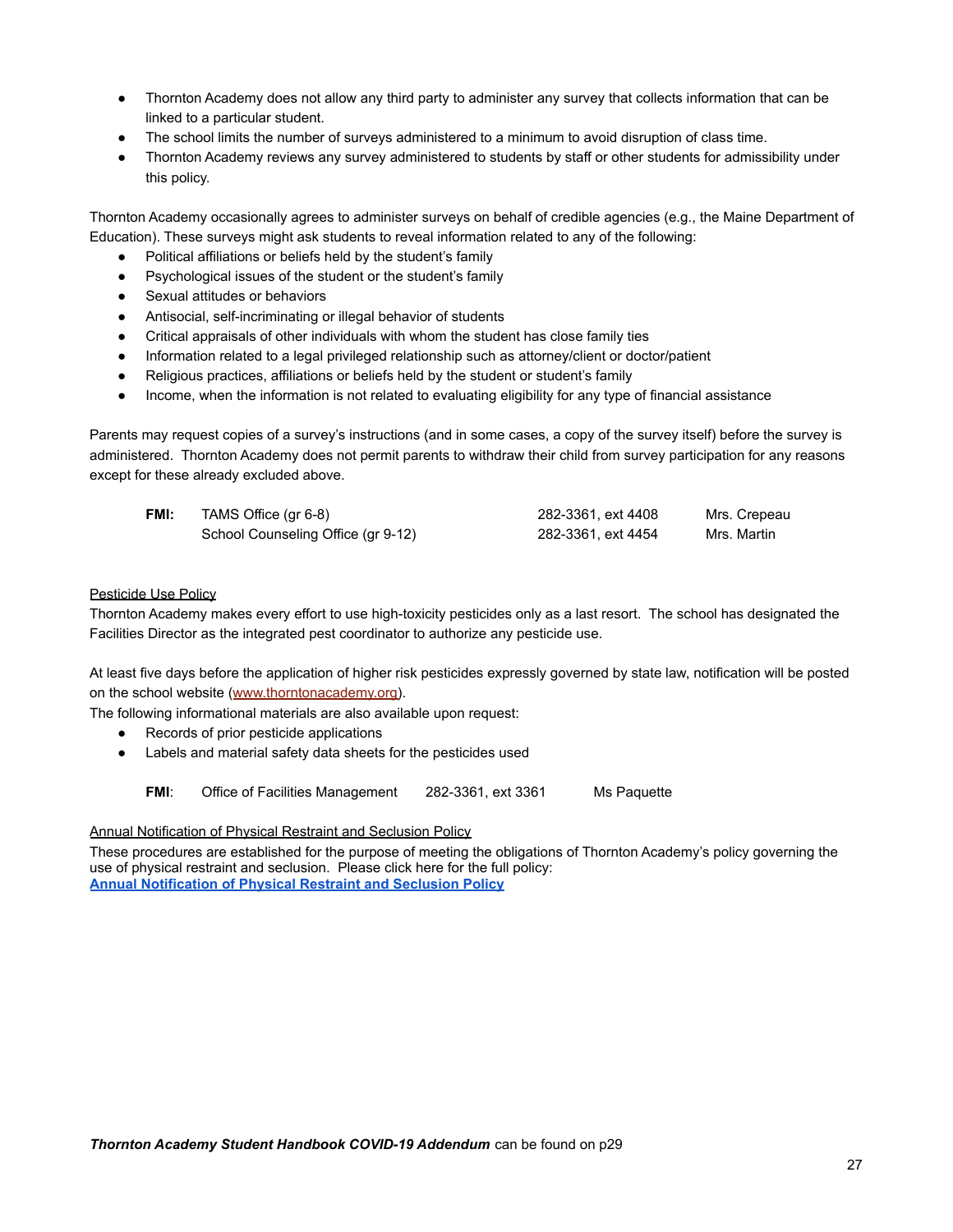## **THORNTON ACADEMY ALMA MATER**

#### **First Verse:**

With the pines of Maine around her Reared against the sky Proudly stands our Alma Mater As the years go by. *(Chorus)*

## **Second Verse:**

When her students join together Memories sweet shall throng Round our hearts, dear Alma Mater As we sing this song. *(Chorus)*

## **CHORUS:**

Forward ever—be our watchword, Conquer and prevail. Hail to thee, our Alma Mater, Dearest Thornton, hail!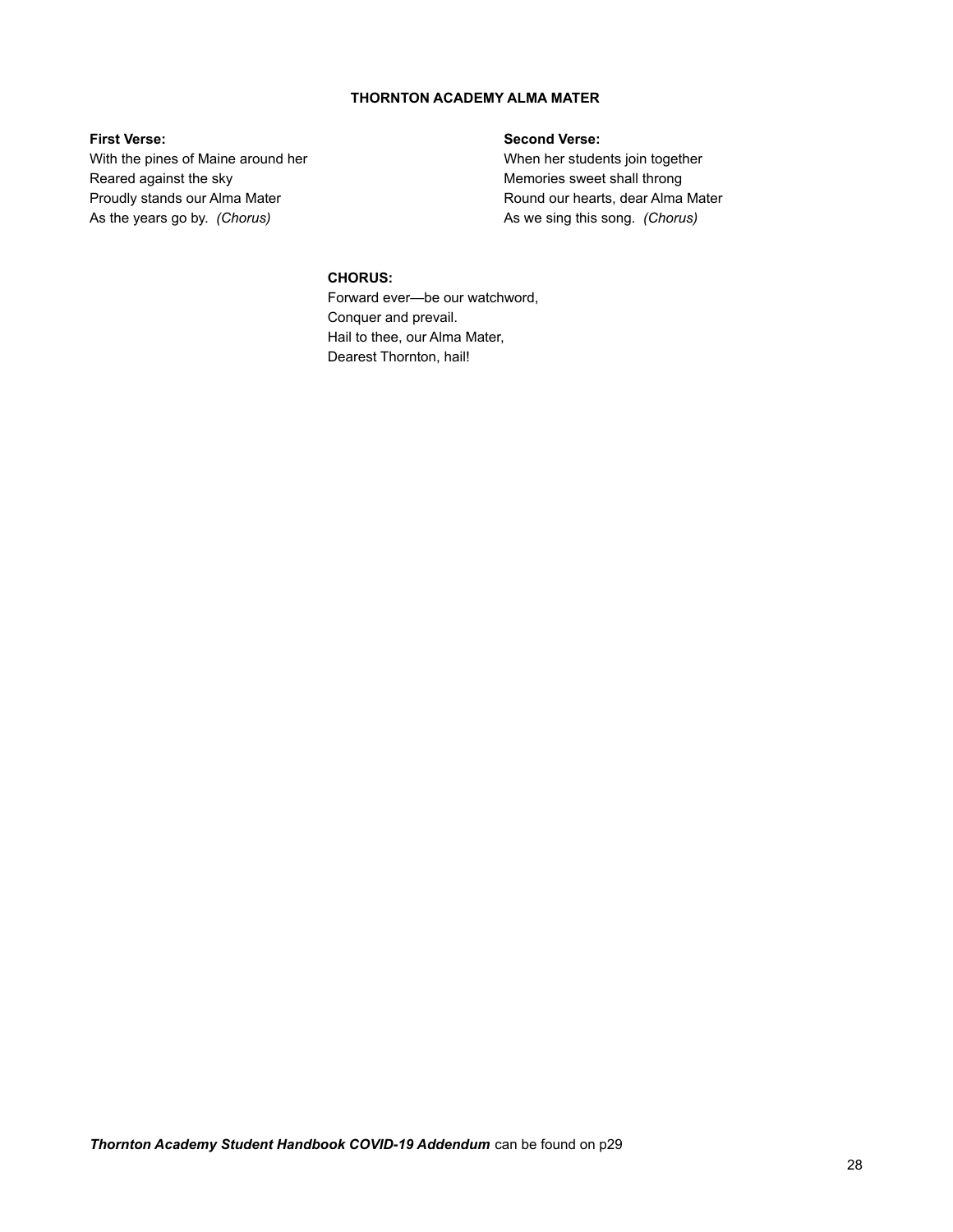## *Thornton Academy Student Handbook COVID-19 Addendum (updated 4/5/22)* **\_\_\_\_\_\_\_\_\_\_\_\_\_\_\_\_\_\_\_\_\_\_\_\_\_\_\_\_\_\_\_\_\_\_\_\_\_\_\_\_\_\_\_\_\_\_\_\_\_\_\_\_\_\_\_\_\_\_\_\_\_**

*\*\*\*Due to the nature of this addendum, Thornton Academy reserves the right to make changes throughout the school year.\*\*\**

In response to COVID-19, Thornton Academy will comply with the guidelines set forth by the Maine Centers for Disease Control, as well as the State of Maine, which are incorporated herein. The Thornton Academy COVID-19 Student Handbook Addendum will be updated to reflect the latest Maine CDC and State of Maine guidelines, as they may change over time. Our goal is to continue to minimize the risk of possible transmission of COVID-19 between people. **Therefore, these guidelines are mandatory for all students who enter our campus.**

## *Health & Safety*

- Students who travel outside of Maine during the school year must follow the Governor's Executive Orders related to travel and/or the current guidance from the State of Maine.
- All students must practice the following proper CDC infection control [measures:](https://www.cdc.gov/healthywater/hygiene/etiquette/coughing_sneezing.html#:~:text=To%20help%20stop%20the%20spread,your%20elbow%2C%20not%20your%20hands) ○ Follow any additional guidelines established for their specific classroom.
- All positive COVID-19 student cases MUST be reported to the school nurse.
- A student who tests positive for COVID-19 must quarantine and meet CDC guidelines related to resolving symptoms before returning to school and school activities. This applies to both fully vaccinated and unvaccinated students. The school nurse will provide guidance to students/families regarding a return to school date.

## *Symptom Screening Before Coming to School*

- Each day, before entering Thornton Academy property, students, with the assistance of their parent or guardian, must complete a daily self screen for COVID-19 symptoms. Certain responses will require a parent or guardian to contact the school nurse and remain off TA property. The following questions should be answered during this self-screen:
- Am I experiencing:
	- New uncontrolled cough?
	- Shortness of breath or difficulty breathing?
	- New loss of taste or smell?
	- $\circ$  Fever (greater than 100.4\*F)?
	- Chills or repeated shaking with chills
	- Rigors
	- Sore throat
	- Contact with someone who has been diagnosed with COVID-19 in the last 14 days?
	- 2 or more of the following:
		- New headache?
		- Muscle pain?
		- Congestion or runny nose?
		- Nausea or vomiting?